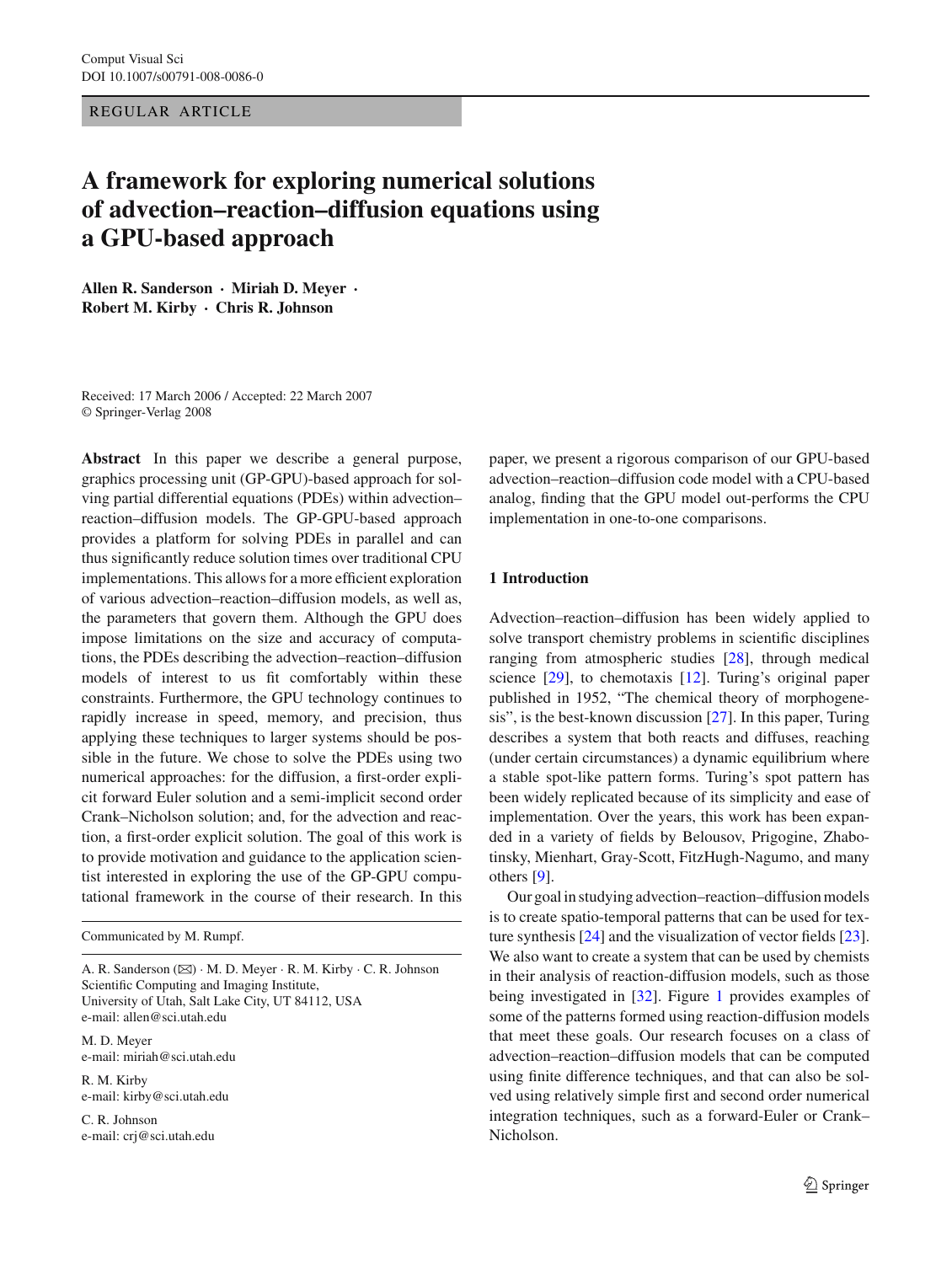

**Fig. 1** Three examples of reaction-diffusion patterns for texture synthesis (*left*), vector field visualization (*center*), and nonlinear chemical dynamics (*right*)

<span id="page-1-0"></span>There are numerous characteristics of the advection– reaction–diffusions models that make analysis difficult. One such property is the nonlinearity of the reaction functions, which cause the tuning of the parameter values that drive the models toward stable pattern formation difficult. Another challenging characteristic is the sensitivity of the numerical techniques to these tunable parameters. For instance, what begins as a stable numerical integration may itself become unstable, forcing the researcher to restart the simulation using different integration parameters. Even when a researcher has successfully adjusted all of the necessary parameters, solving the associated PDEs can be time consuming. All of these challenges taken together have led us to seek a system that will allow a researcher to easily change parameters and quickly solve a series of PDEs in order to more effectively ask *what if* questions.

To create an interactive advection–reaction–diffusion system, our research focuses on significantly reducing the PDE solution time. Researchers have traditionally taken advantage of the finite difference discretization to solve PDEs in one of two ways in order to achieve such computational accelerations: either in parallel on multiple processors using the message passing interface (MPI) or parallel compilers, such as F90; or through multi-threaded methods on shared memory architectures.

#### 1.1 Graphics processing units for general processing

More recently, researchers seeking computational accelerations have turned to Graphic Processing Units (GPUs). Similar to the math co-processors of yesterday, GPUs are specialized add-on hardware that can be used to accelerate specific graphics-related operations. GPUs are parallelized and currently operate on up to 128 single-instruction-multipledata (SIMD) instructions (the exact number is proprietary), providing a parallel desktop work environment for users of Linux, OS X, and Windows. Furthermore, the speed increase of each new generation of GPUs is out-pacing Moore's Law, one standard measure of performance increase of CPUs. These reasons have led GPUs to become popular for general parallel computing [\[19\]](#page-14-4).

The conveniences and advantages of using a GPU, however, do not come without a cost. GPUs require researchers to think outside their normal paradigms because the hardware is optimized specifically for computer graphics operations rather than for general purpose processing. Thus, researchers using GPUs for general processing (GP-GPU) must understand the graphics processing pipeline (i.e. OpenGL [\[31](#page-15-4)]), and how to adapt it for general processing [\[19](#page-14-4)].

The GPU further differs from the math co-processor in that it works autonomously from the CPU. As such, the data must be packaged up and specialized computational algorithms written before shipping these pieces off to the GPU for processing. Although there exists high level coding languages that can help in these tasks, such as the OpenGL shading language  $[4]$ , Cg  $(C$  for graphics)  $[10]$  $[10]$ , and Direct3D's HLSL [\[2\]](#page-14-7), a graphics API must still be used for handling the data, such as OpenGL [\[31](#page-15-4)] or Direct3D. For our implementation we have chosen to use the OpenGL and Cg APIs because they offer portability to multiple platforms, unlike Direct3D which is available only under Windows. At the same time, there has been considerable research into streaming programming languages for the GPU, such as Brook  $[1]$  $[1]$ , Scout  $[21]$  $[21]$ , Sh  $[20]$  $[20]$ , and Shallows  $[5]$  that attempt to hide the graphics pipeline altogether. However, at the time of this writing, these new languages are either not publicly available (Scout), are experimental (Brook and Shallows), or are no longer being supported and being replaced with a commercial product (Sh). There is also NVIDIA's recently announced compute unified device architecture (CUDA) technology, which provides a "C" like development environment [\[3](#page-14-12)].

Another drawback to using the GPU for general purpose processing is the limited memory and the floating point precision currently available on the hardware. Today's commodity level GPUs have at most 512MB of memory and only support up to 32-bit non-IEEE floating point precision data (64 bit precision has been announced by some manufacturers but is not yet available). While these constraints make the GPU not yet practical for solving large-scale, highly precise engineering simulations, the problems typically investigated by scientists exploring advection–reaction–diffusion models, such as [\[32\]](#page-15-3), fit well within the current GPU capabilities. These computations provide stable solutions in the Lyapunov-sense [\[25](#page-14-13)]—that is, under small amounts of noise the patterns remain the same. Also, advection–reaction– diffusion problems are second-order PDEs, making them prototypical of parabolic (diffusion dominant) and hyperbolic (advection dominant) PDEs.

Thus, advection–reaction–diffusion problems provide an ideal test bed for comparing and contrasting CPU- and GPUbased implementations for real-world scientific problems. The computational experiments described in this paper also provide an indication of the future possibilities for using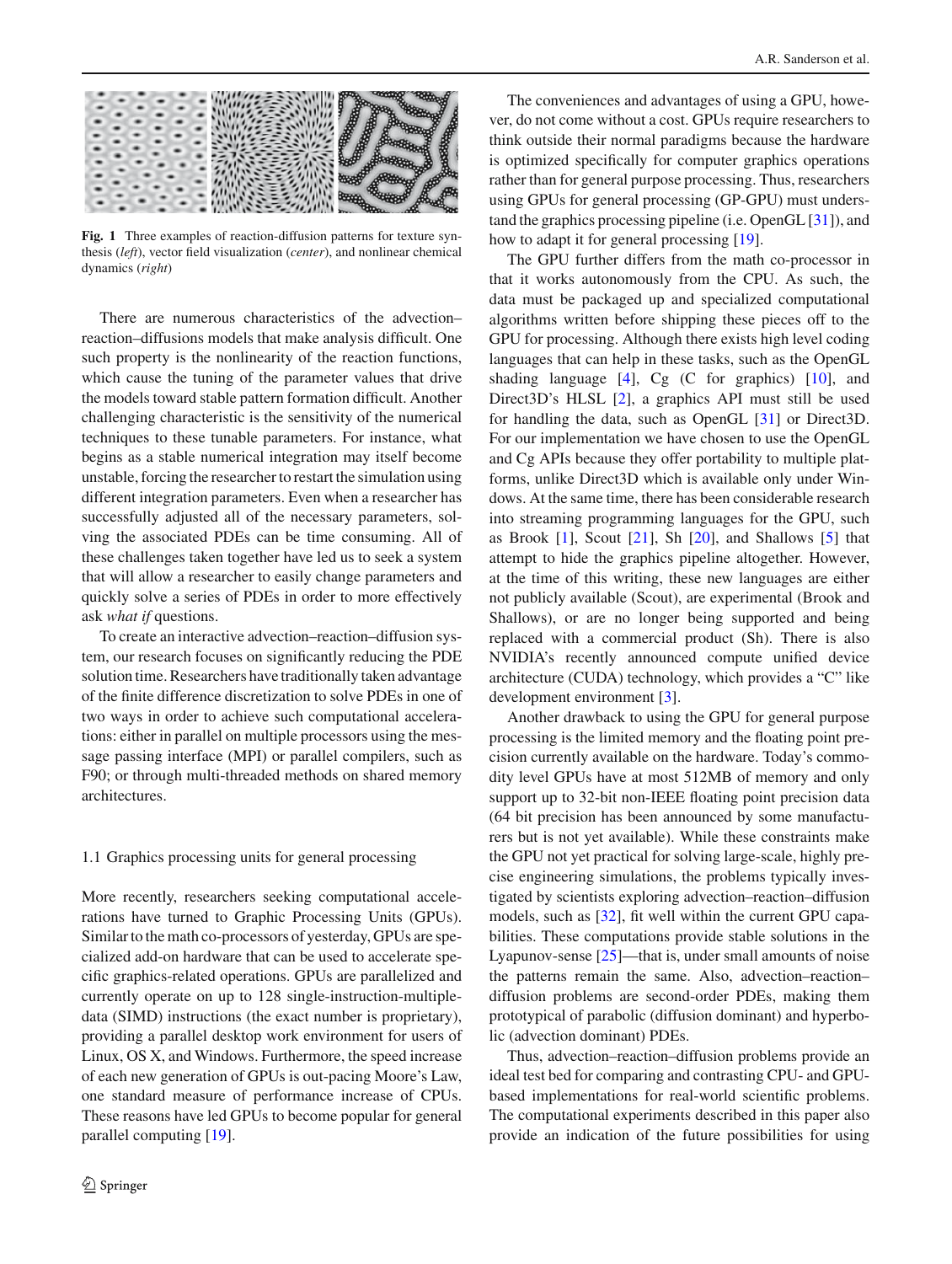<span id="page-2-0"></span>**Fig. 2** Layout of the CPU computational pipeline in terms of the GPU graphics pipeline, where data defined in a simple array (e.g. a texture) over a computational boundary (e.g. the geometry) is scattered to the processors (e.g. rasterized) and operated on using a computational kernel (e.g. a fragment program), with the results stored in memory (e.g. the framebuffer). This example shows how a 4 pipe GPU can be used to invert the color of a texture



GPUs for large-scale scientific computing as the evolution of the GPU continues to increase in speed, memory, and precision.

#### 1.2 Related work

A review of the literature shows that among the first to explore the use of GP-GPUs for advection were Weiskopf et al. [\[30](#page-15-5)], while some of the earliest work computing nonlinear diffusion on a GPU was proposed by Strzodka and Rumpf [\[26](#page-14-14)]. Harris et al. [\[13](#page-14-15)] presents a method for solving PDEs using GP-GPUs, including a reaction-diffusion system that utilizes an explicit Euler scheme requiring one pass per data dimension. Lefohn et al. [\[17](#page-14-16)] builds on this approach for solving PDEs associated with level sets. Kruger et al. [\[16\]](#page-14-17) and Bolz et al. [\[7](#page-14-18)] propose more general matrix solvers, ranging from sparse to conjugate gradient methods, applying the solvers to simple Navier–Stokes simulations and other examples. The closest related work to our own is that of Goodnight et al. [\[11](#page-14-19)], who implement a multigrid solver while discussing various implementation strategies, including a cursorary comparison of their GPU implementation with a CPU analog. Our work combines aspects of each of these proposed ideas to create PDE solvers for advection–reaction–diffusion systems using GPUs, while at the same time, preforming a rigorous one-to-one comparison between the CPU and GPU implementations for scientific applications—these one-to-one comparisons are the main contribution of our work.

# **2 CPU and GPU pipelines**

We define the CPU computational pipeline for solving advection–reaction–diffusion problems to be comprised of five distinct components: *arrays*, *computational boundaries*, *scattering* of data to processors, *computational kernels*, and *memory*. Each of these components can be mapped one-forone into the GPU graphics pipeline as*textures*, *geometry*,*rasterization*, *fragment programs*, and the *framebuffer*—these components form the basic building blocks for GP-GPU computations. Details on the complete OpenGL graphics pipeline can be found in [\[31](#page-15-4)], and further details on GP-GPU basics can be found in [\[19](#page-14-4)] and [\[22](#page-14-20)].

In the following sections we describe how to implement a simple CPU program on the GPU, where data defined in a simple array (e.g. a texture) with a computational boundary (e.g. the geometry) is scattered to the processors (e.g. rasterized) and operated on using a computational kernel (e.g. a fragment program), with the results stored in memory (e.g. the framebuffer). The pipeline is illustrated in Fig. [2.](#page-2-0) Included in Fig. [2](#page-2-0) is a branch showing where the fragment program is loaded into the pipeline. There are several other minor parts of the graphics pipeline and fragment programs, such the initialization process, that will not be discussed in this paper, but are covered in detail in [\[10\]](#page-14-6).

#### 2.1 Arrays and textures

*Textures* are the main memory data structures for GP-GPU applications, which store the values that would otherwise populate arrays in a CPU implementation. Although traditional graphics applications use textures to store 2D images, these data structures can be generalized as a one, two, or three dimensional array of data. Each element in the array is known as a *texel* (texture element), and each texel can store up to four values (representing the four color elements used when storing an image—red, green, blue, and alpha, also known as RGBA). Each of these values can be stored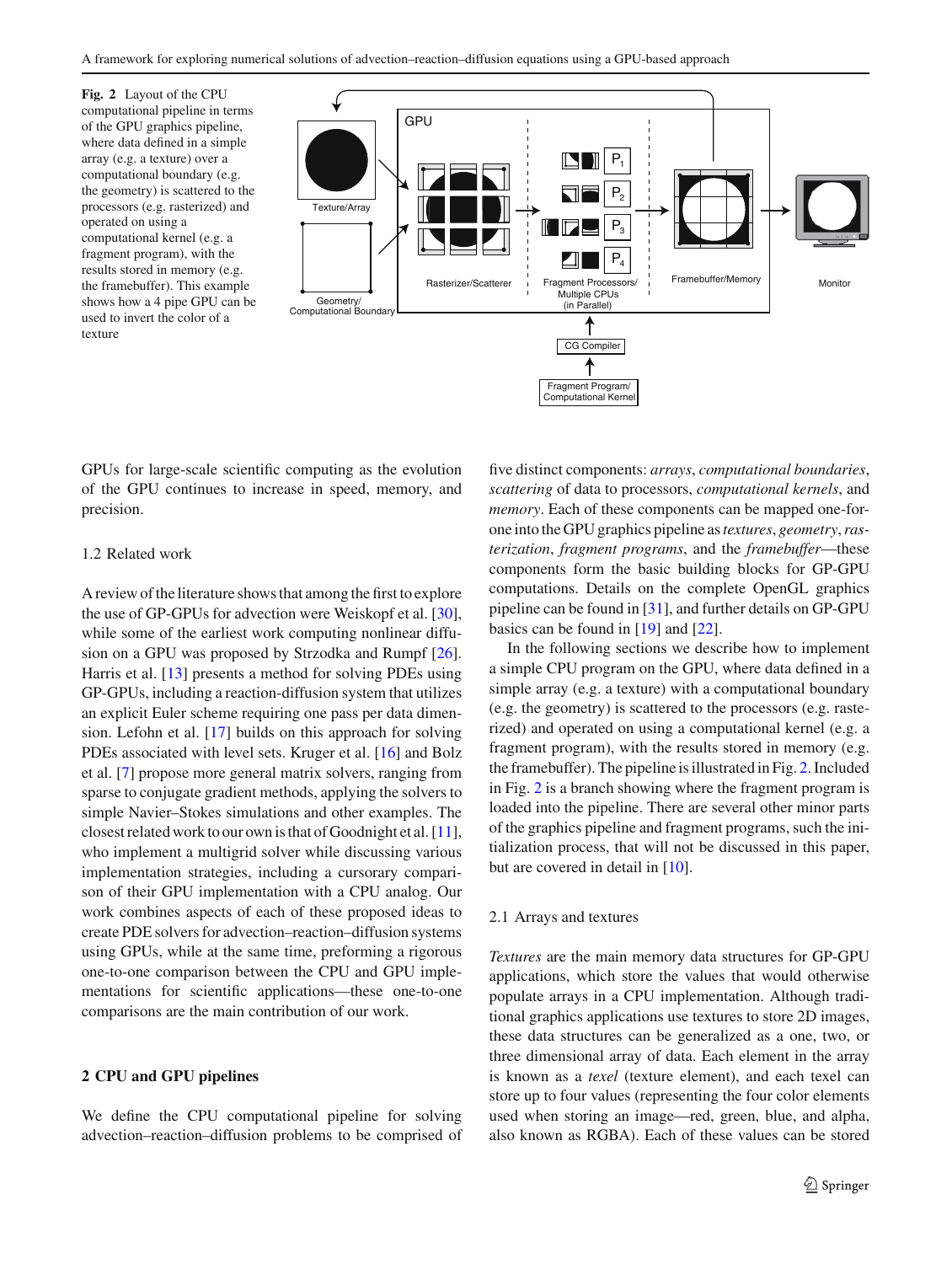as a single byte, or up to a 32-bit floating point value. When accessing texels, *texture coordinates* are used in a similiar fashion as array indices in a CPU implementation. Textures coordinates, however, are floating point numbers that have been (typically) normalized from zero to one. As will be discussed, the normalization of the texture coordinates plays an important roll in the implementation the boundary conditions.

For our GP-GPU implementation we choose to use four element (RGBA), 2D floating point textures throughout for reading and writing data, and also for representing the finite difference discretization of the domain.

# 2.2 Computational boundary and geometry

Textures cannot be used alone and must be associated with some *geometry*, just as a painter needs a frame (geometry) on which they can stretch their canvas (texture) for painting. As such, a quadrilateral is analogous to the boundary of the discrete computational domain of a CPU application. Geometry is generated through the specification of *vertices* that define a polygonal object. A mapping that associates parts of the texture with regions of the geometry is then implemented by associating texture coordinates with each vertex. For example, when using all of a 2D texture for computation, the texture can be applied to a quadrilateral of the same size, matching each corner texture coordinate with a vertex of the quadrilateral. Furthermore, a normalized mapping between the quadrilateral and the texture would be from zero to one, as shown in Fig. [3.](#page-3-0)

This one-to-one mapping is not always used, as it is often desirable to break the computational domain into a series of sub-domains. This approach is useful for applying Neumann boundary conditions when performing relaxation. For example, if the computation was to occur on the lower right quadrant of a texture, the quadrilateral would be one quarter the size with the normalized texture coordinates extending from one half to one, as shown in Fig. [4.](#page-3-1)

Worth noting in a discussion of the geometry is the use the GPU's vertex processors, which transform the geometry before associating a texture with it. Although the vertex processors work in parallel, and may in some cases increase the efficiency of a GP-GPU implementation, we have not found their usage to be particularly helpful in our work, and as such only mention them in passing.

#### 2.3 Scattering and rasterization

Once the four texture coordinates and geometry have been specified they are next *rasterized* by the GPU. Rasterization interpolates the values across the geometry, producing a set of *fragments*, For example, each fragment is assigned their own set of texture corrdinates based on the texture coordi-



<span id="page-3-0"></span>**Fig. 3** Example of mapping a texture onto geometry with the same size so that computations occur over the entire texture. The geometry vertices  $(0,0)$ ,  $(N,0)$ ,  $(N, N)$ , and  $(0, N)$  are mapped to the normalized texture coordinates [0,0], [1,0], [1,1], and [0,1], respectively



<span id="page-3-1"></span>**Fig. 4** Example of mapping a texture onto geometry that is one quarter the size so that computations occur only over the lower right quadrant of the texture. The geometry vertices (0,0),(*N*/2, 0),(*N*/2, *N*/2), and  $(0, N/2)$  are mapped to the normalized texture coordinates [0.5,0], [1,0], [1,0.5], and [0.5,0.5], respectively

nates initally specified at the four corners. Each fragment represents a single *pixel* (picture element) and includes properties of the geometry such as the 3D position and texture coordinates as above but also the color. The fragments are then scattered to the GPU processors similarly to how data might be scattered to multiple CPUs.

## 2.4 Computational kernels and fragment programs

*Fragment programs* are the algorithmic steps that are performed in parallel on each fragment in a single instruction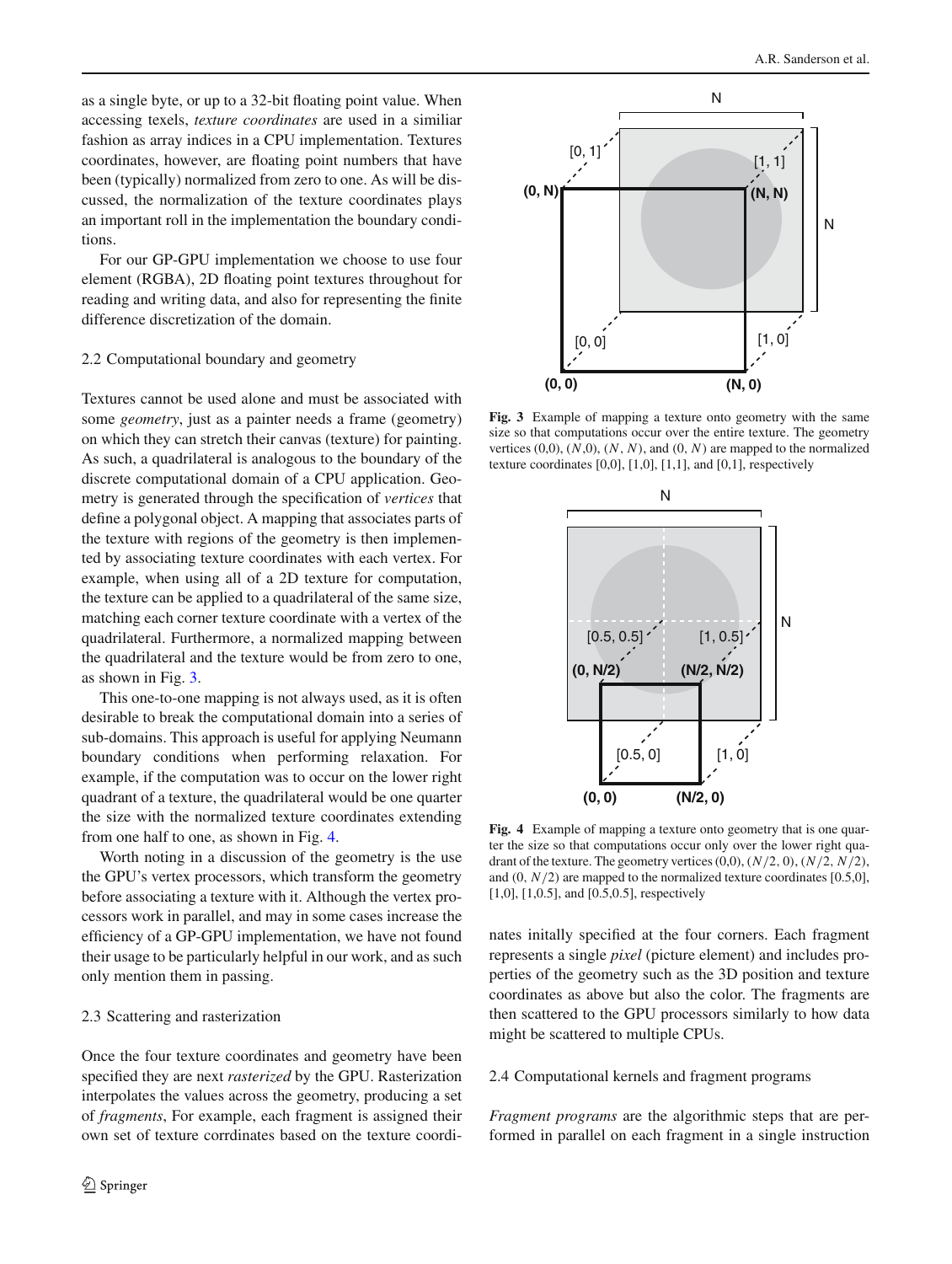multiple data (SIMD) fashion, equivalent to the computational kernels within the inner loops of a CPU program. However, fragment programs have some limitations not inherent to a CPU application. For example, global scope does not exist, thus all data necessary for the computation must be passed to the fragment program in much the same manner one would pass-by-value data to a third party library. Also, fragments have an implicit destination associated with them that cannot be modified. That is, a fragment with array indices (*i*, *j*) will be written to location  $(i, j)$ . This may appear to be a computational limitation, but in practice we have found it is rarely necessary to use different indices for the source and destination.

For our work we utilize NVIDIA's high level shading language Cg (C for graphics) [\[10\]](#page-14-6). NVIDIA provides APIs for loading the Cg fragment programs from the main program, as well as a compiler for creating the graphics hardware assembly language. Using a high level language such as Cg greatly aids in the development of GP-GPU applications as the programming model is very similar to the well known C paradigm. An example fragment program, implemented in Cg, can be found in the Appendix.

# 2.5 Memory and framebuffer

The output destination of a fragment program is the *framebuffer*. The data stored in the framebuffer can either be displayed on a monitor, or it can be accessed as a texture that has been *attached* to a data structure called a *framebuffer object*—this texture can then be used as the input texture to another fragment program. Unlike CPU memory, however, framebuffer objects do not support *in-place* writing of data (e.g. the source is also the destination). Further, the GPU will not write the results until all fragments have been processed. The implications of this for iterative processes such as explicit solvers and relaxation are discussed later in the paper.

# 2.6 Global scope and reduction

Due to the absence of global scope on the GPU, it is not possible to directly find, for example, the minimum or maximum value of the data stored in a texture—a process that is easily implemented within the computational kernel of a CPU program. This process of reducing the data into a single value, known as *reduction*, can be synthesized on the GPU through a series of steps that gradually contracts the data into a single value. The GPU reduction operation is akin to the restriction operation used in a multigrid implementation.

To obtain different reduction operations—averaging, summation, greatest, least, equal, or Boolean—different filters are specified. On the GPU, these filters are implemented as short fragment programs and used when performing an asymmetrical map between the geometry and a texture. For



<span id="page-4-0"></span>**Fig. 5** Example of mapping a  $N \times N$  texture onto smaller geometry, reducing the texture into a result that is half the texture's size. The geometry vertices (0,0), (*N*/2,0), (*N*/2,*N*/2), and (0,*N*/2) are mapped to the normalized texture coordinates [0,0], [1,0], [1,1], and [0,1], respectively

instance, if the geometry is half the size of the texture and a  $2 \times 2$  weighted linear average filter is specified in the fragment program, then the output written to the framebuffer will be one quarter the original size (Fig. [5\)](#page-4-0). By repeatedly halving the geometry over multiple passes, the output will eventually be reduced to a single value that represents the filtered value of all the data stored in the original texture. While this description assumes that the domain is square and an integer power of two, this need not be the case. The reduction technique can be used on arbitrarily sized domains with appropriately sized filters.

Boolean operations can also be performed using the GPU's built-in hardware occlusion query. We have chosen to rely on reduction operations instead of this more sophisticated method for performing Boolean operations for two reasons. First, using the occlusion query requires a deeper understanding of the graphics pipeline, including the use of the depth buffer. And second, the occlusion query is single purpose, only doing Boolean operations where as more general reduction operations such and summation and Boolean are needed.

# **3 GPUs for solving PDEs**

In the previous section we describe the basic CPU computational pipeline and how it maps to the GPU graphics pipeline. We now discuss our application of the GP-GPU components to solving PDEs used for advection–reaction–diffusion problems.

# 3.1 Problem background

Advection–reaction–diffusion problems are first-order in time and second-order in space PDEs, representative of many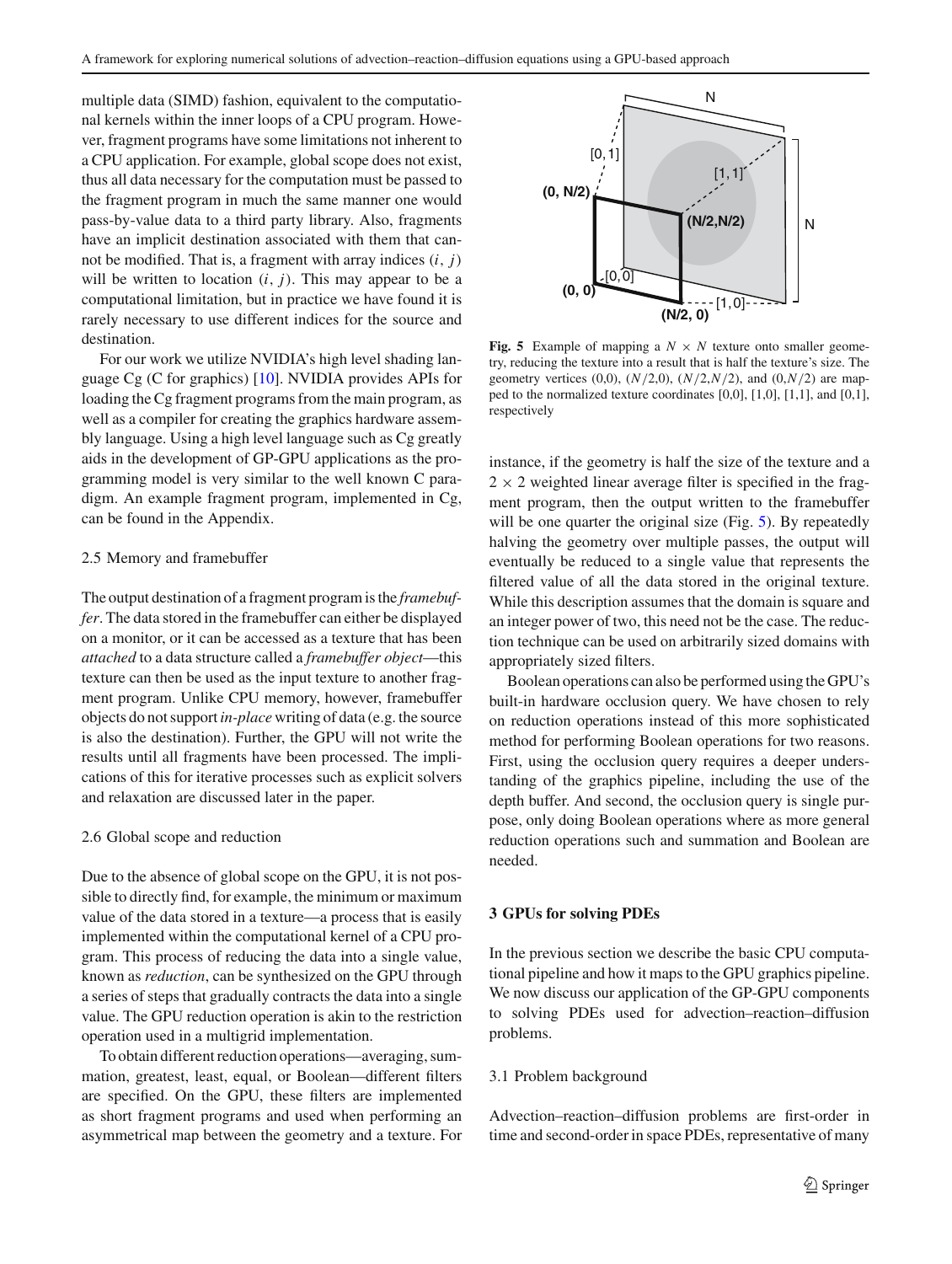parabolic (diffusion dominant) and hyperbolic (advection dominant) systems. We have chosen to implement on the GPU second-order finite differences in space and two commonly employed time discretization schemes: forward-Euler and a semi-implicit Crank–Nicholson. The reason for choosing these solvers is twofold. First, these discretization methodologies provide adequate results for our advection– reaction–diffusion problems. And second, the properties of each of these solvers are well known. This latter reason allows for a rigorous comparison of the solvers' implementations on the CPU and the GPU, a task that may be unwieldy with more complicated solvers.

#### *3.1.1 Advection–reaction–diffusion basics*

Arguably the most popular reaction-diffusion model is the one developed by Turing in 1952 [\[27\]](#page-15-2). This model describes the chemical process between two morphogens within a series of cells. Due to instabilities in the system, the morphogens both react and diffuse, changing their concentration within each cell.

Turing described the reaction-diffusion of a two morphogen model as a set of nonlinear PDEs:

$$
\frac{\partial u}{\partial t} = F(u, v) + d_u \nabla^2 u \tag{1}
$$

$$
\frac{\partial v}{\partial t} = G(u, v) + d_v \nabla^2 v.
$$
 (2)

These equations are solved on a two-dimensional domain  $\Omega$  with appropriate initial and boundary conditions, where  $u(x, y, t) : \Omega \times [0, \infty) \to \mathbb{R}$  and  $v(x, y, t) : \Omega \times [0, \infty) \to$ R are the morphogen concentrations; *F* and *G* are the (nonlinear) reaction functions controlling the production rate of *u* and *v*; and  $d_u$  and  $d_v$  are the positive diffusion rates.

For the particular chemical problem of interest to Turing [\[27](#page-15-2)], *F* and *G* are defined as:

$$
F(u, v) = s(uv - u - \alpha)
$$
\n(3)

$$
G(u, v) = s(\beta - uv)
$$
\n<sup>(4)</sup>

where  $\alpha$  and  $\beta$  are the decay and growth rate of  $u$  and  $v$ respectively, and *s* is the reaction rate. For our applications, we allow the decay and growth rates, as well as the reaction rate, to vary across the domain.

Expanding upon our previous work [\[23\]](#page-14-3), we consider advection–reaction–diffusion systems of the form:

<span id="page-5-0"></span>
$$
\frac{\partial u}{\partial t} + (\mathbf{a} \cdot \nabla) u = F(u, v) + (\nabla \cdot \sigma_u \nabla) u \tag{5}
$$

$$
\frac{\partial v}{\partial t} + (\mathbf{a} \cdot \nabla) v = G(u, v) + (\nabla \cdot \sigma_v \nabla) v \tag{6}
$$

where  $\mathbf{a}$  :  $\Omega \times [0, \infty) \rightarrow \mathbb{R}$  denotes a (possibly) spatially and temporally varying advection velocity, while  $\sigma_u$ and  $\sigma_v$  denote symmetric positive definite, spatially inhomogeneous, anisotropic, diffusivity tensors for *u* and v respectively. Both  $u$  and  $v$  are clamped to be positive values because of the physical impossibility for the concentration of either morphogen to be negative. For more details on the stability, equilibrium conditions, and other affects related to the particular reaction chosen, see [\[9](#page-14-1)].

#### *3.1.2 PDE solvers*

In what is to follow, we will define everything in terms of the morphogen  $u$  with the tacit assumption that  $v$  will be handled similarly. For the purposes of our discussion, let us assume that our two-dimensional domain of interest,  $\Omega$ , consists of a square with periodic boundary conditions. In this domain, a finite difference grid point,  $x_{ij}$ , lies a distance  $\Delta x$ from neighboring grid points. For many reaction-diffusion models  $\Delta x$  is a dimensionless unit spacing. Let us discretize our morphogens as follows:  $u_{ij}^n = u(x_{ij}, t_n)$  where  $t_{n+1} =$  $t_n + \Delta t$  denotes discretization in time and  $n = 0, \ldots, M$ with *M* being the total number of time steps, and  $(i, j)$  $0, \ldots, (N-1)$  with *N* equal to the width of the (square) domain. For notational simplicity, let us define  $\bar{u}^n$  to be an  $N^2 \times 1$  vector containing the values of the morphogens over the grid at time step  $t_n$  where the entries of the vector are given by  $\bar{u}_{i+j}^n N = u_{ij}^n$ .

Let  $A(\bar{u})$  and  $D(\bar{u})$  denote discretized finite difference operators which, when acting upon  $\bar{u}$ , returns a second-order centered approximation of the advection operator and the diffusion operator respectively. For simple uniform isotropic diffusion, the diffusion operator is

$$
\nabla^2(u)_{i,j} = (u)_{i-1,j} + (u)_{i+1,j} + (u)_{i,j-1} + (u)_{i,j+1} - 4(u)_{i,j}
$$
(7)

while the advection operator is

$$
\nabla(u)_{i,j} = \begin{pmatrix} (u)_{i+1,j} - (u)_{i-1,j} \\ (u)_{i,j+1} - (u)_{i,j-1} \end{pmatrix}.
$$
 (8)

For complete details on diffusion operators using inhomogeneous anisotropic diffusion, see [\[24\]](#page-14-2).

The (explicit) forward-Euler finite difference system generated by discretizing Eqs.  $(5)$  and  $(6)$  is defined as:

<span id="page-5-1"></span>
$$
\frac{\bar{u}^{n+1} - \bar{u}^n}{\Delta t} + A(\bar{u}^n) = F(\bar{u}^n, \bar{v}^n) + D(\bar{u}^n)
$$
\n(9)

$$
\frac{\bar{v}^{n+1} - \bar{v}^n}{\Delta t} + A(\bar{v}^n) = G(\bar{u}^n, \bar{v}^n) + D(\bar{v}^n)
$$
(10)

where the reaction terms are assumed to be explicit evaluations of the morphogens at the grid points. This scheme is first-order in time.

Equations of this form can be manipulated so that the unknowns at the next time step, namely  $\bar{u}^{n+1}$  and  $\bar{v}^{n+1}$ , can be deduced explicitly from known information at time step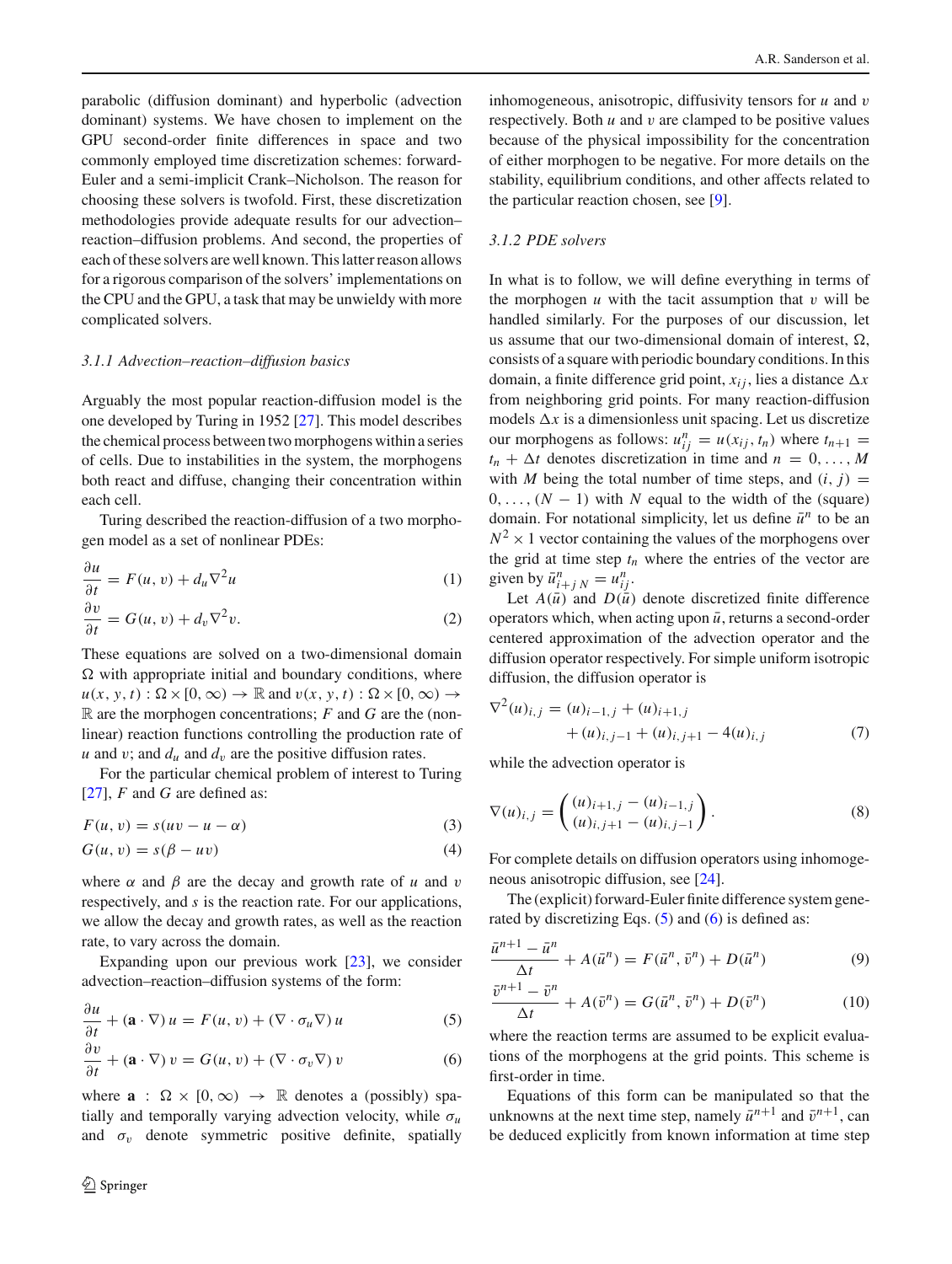$t_n$ —no system inversion is required. The major advantage of computational systems of this form is the ease of implementation, while their major drawback is that the time step used in the computation is not only dictated by accuracy, but also stability. Depending on the diffusivity of the system, the stability constraint due to the diffusion number may be far more stringent than the accuracy constraint (and is more constraining still than the CFL condition for the advection and reaction terms) [\[14\]](#page-14-21).

One possible way to alleviate the diffusion number constraint is to use a semi-implicit scheme [\[15](#page-14-22)], in which the advection and reaction terms are handled explicitly and the diffusion terms are handled implicitly. Such an approach yields the following system of equations to solve:

$$
\frac{\bar{u}^{n+1} - \bar{u}^n}{\Delta t} + A(\bar{u}^n) = F(\bar{u}^n, \bar{v}^n) + (1 - \theta)D(\bar{u}^n) + \theta D(\bar{u}^{n+1})
$$
\n(11)

$$
\frac{v^{n+1} - v^n}{\Delta t} + A(\bar{v}^n) = G(\bar{u}^n, \bar{v}^n) + (1 - \theta)D(\bar{v}^n)
$$

$$
+ \theta D(\bar{v}^{n+1}). \tag{12}
$$

where  $0 \le \theta \le 1$ . Given the linearity of the discretized diffusion operator, we can thus re-write the system to be solved as:

<span id="page-6-0"></span>
$$
(\mathbf{I} - \theta \Delta t \mathbf{D})\bar{u}^{n+1} = \bar{u}^n + \Delta t(-A(\bar{u}^n) + F(\bar{u}^n, \bar{v}^n) + (1 - \theta)\mathbf{D}\bar{u}^n)
$$
(13)

$$
(\mathbf{I} - \theta \Delta t \mathbf{D})\bar{v}^{n+1} = \bar{v}^n + \Delta t(-A(\bar{v}^n) + G(\bar{u}^n, \bar{v}^n) + (1 - \theta)\mathbf{D}\bar{v}^n).
$$
 (14)

where **I** denotes the  $N^2 \times N^2$  identity operator and **D** denotes the  $N^2 \times N^2$  linear finite difference diffusion operator. With the choice of  $\theta = 0$ , we regain the explicit forward-Euler scheme. For  $\theta > 0$  we obtain a semi-implicit scheme. Two commonly used values of  $\theta$  are  $\theta = 1$  (corresponding to first-order backward-Euler for viscous terms) and  $\theta = 0.5$ (corresponding to second-order Crank–Nicholson for the viscous terms) [\[15](#page-14-22)].

The semi-implicit scheme with  $\theta \geq 0.5$  eliminates the stability constraint due to the diffusion terms at the tradeoff of requiring inversion of the linear operator ( $I - \theta \Delta t D$ ). The GP-GPU is amenable to several types of iterative solution techniques for matrix inversion, such as general relaxation techniques (e.g. Jacobi) and hierarchical techniques (e.g. multigrid).

#### 3.2 GPU implementation

Given the previous background we now discuss the specific GP-GPU implementation for solving the PDEs that couple the advection–reaction–diffusion equations.

#### *3.2.1 Common components*

For the explicit and semi-implicit solvers there are three common components. The first is the use of four element (RGBA) floating point textures that hold the constants associated with advection, reaction, and diffusion for each cell, and are used as input data to the fragment programs. These textures are similar to the arrays one would use in a CPU implementation in that they are used to pass static data to the computational kernel. These textures are referred to as ancillary textures (*T*ancil).

The second component common to both solvers is the need in the diffusion computation to access not only the current data value, but also the neighboring data values. Additionally, for inhomogeneous anisotropic diffusion it is necessary to also access the neighboring diffusivity terms.

In a CPU implementation, determining the offset positions of the neighbors at each data value can be explicitly calculated, or preferably, retrieved from a precomputed lookup table. This latter approach can be taken with a GPU by using another texture as the lookup table. This texture, however, then must be stored within the limited GPU memory. Computing neighbor offsets could also be done using the GPU's vertex processors, albeit at the cost of increased programming complexity. An alternative approach that we have taken is to explicitly pass the neighbor offsets into the fragment program as multiple texture coordinates. To pass these coordinates, multiple texture coordinates are specified at each vertex of the geometry, with the rasterizer interpolating these coordinates for each fragment passed into the fragment program. Ideally, the coordinates of all eight surrounding neighbors would be passed, however most GPUs allow at most four sets of texture coordinates to be specified per vertex. To bypass this hardware limitation we use three texture coordinates for specifying the neighbor positions the lower left neighbor, central coordinate, and the upper right neighbor. These three coordinates can be combined to fully specify all eight neighbors by accessing each component of the texture coordinates individually within a fragment program.

The third common component to both solvers is the implementation of boundary conditions, such as periodic or first order Neumann (zero flux). For a CPU implementation it would be necessary to adjust the boundary neighbor coordinates in the lookup table, or to have conditional branches for the calculations along the boundary. In a GPU implementation, these alterations are avoided by defining a texture to be *repeated* or *clamped*. The repeat definition requires that a modulo operation be performed on the texture coordinates before accessing a texel. Likewise, the clamped definition requires that a floor or ceil operation be performed if the texture coordinates are outside the bounds. Thus, adjusting the texture definition to be repeated or clamped, periodic or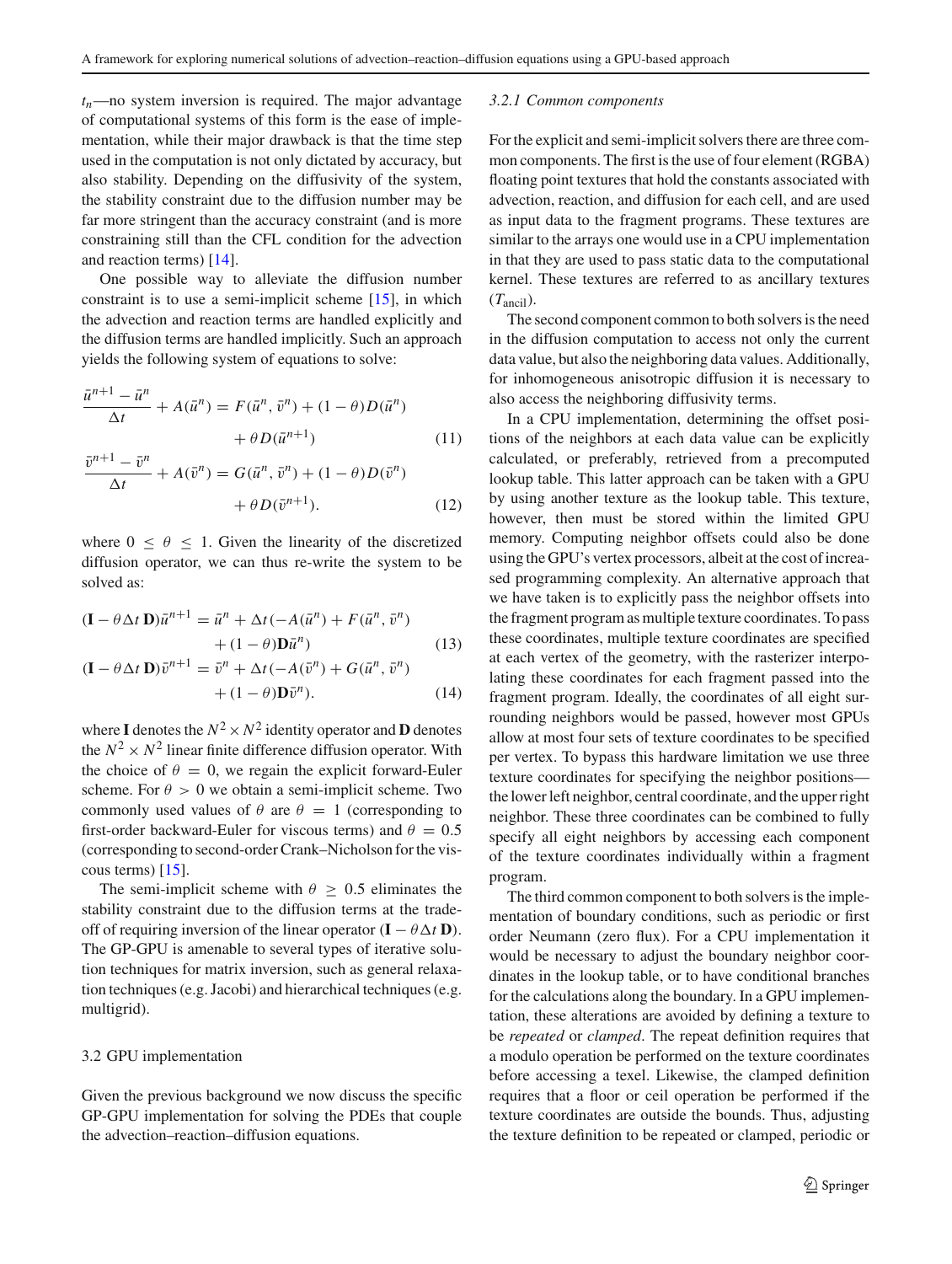

<span id="page-7-0"></span>**Fig. 6** Geometry domain using five quadrilaterals to obtain Neumann boundary conditions

Neumann boundary conditions respectively can be preformed automatically by the GPU.

For a semi-implicit implementation utilizing Neumann boundary conditions, however, it is well understood that extra relaxation sweeps are required near the boundaries to obtain ideal asymptotic convergence rates [\[8](#page-14-23)]. As such, our semiimplicit implementation uses five different computational domains; one for the interior and four for the boundaries, as shown is Fig. [6.](#page-7-0) The thickness of the Neumann boundaries are dependent on the size of the grid. For the examples in this paper, the thickness is  $log_2(N)$ , where *N* is the grid edge length. Overlap of the boundaries at the corners adds only a negligible cost to the overall computation while aiding in the convergence of the solution.

Solving within a fragment program the PDEs that govern the advection–reaction–diffusion equations for both the explicit and semi-implicit form is very similar to a CPUbased approach with two exceptions—the use of vector arithmetic and swizzling [\[18\]](#page-14-24) in Cg fragment programs. Vector arithmetic allows for element-wise arithmetic operations to be performed, while swizzling allows the element ordering to be changed during vector operations.

Because the textures and framebuffer are four element (RGBA) texels and pixels respectively, arithmetic operations in the fragment program may be done on a vector basis, greatly simplifying and speeding up the advection and diffusion calculations. Although vectoring is of little use in the reaction calculation where individual components of the texture are used, the swizzle operation can be used to optimize the performance of other operations.

 $log_2(N)$ 

#### *3.2.2 Explicit solver*

Explicitly solving the advection–reaction–diffusion PDEs [Eqs.  $(9)$  and  $(10)$ ] is straight forward, and requires only one fragment program per iteration. Moreover, because updating the values of  $u$  and  $v$  are independent computations, they may be computed efficiently using the GPU vector arithmetic operations.

The basic loop is as follows: store the required constants (advection, reaction, and diffusion rates) as ancillary texture values  $(T_{\text{ancil}})$ ; store the initial morphogen values in an input texture  $(T_{\text{ping}})$  that is attached to the framebuffer; use the fragment program to vector calculate (including clamping to positive values) the advection–reaction–diffusion for both morphogens; store the results in an output texture  $(T_{\text{pong}})$ that is also attached to the framebuffer. The output texture is then used as the input texture for the next iteration. The process is repeated for a set number of iterations or until the user determines a stable solution has been reached. A flow diagram of the complete process is shown in Fig. [7,](#page-8-0) and example code can be found in the Appendix.

There is one aspect of the loop that must be expanded upon—the use of the input and output textures used to hold the current and next time step morphogen values  $(T_{\text{ping}}$  and *T*pong). In a CPU implementation, the new morphogen values would be written over the old values once the calculations have been completed, i.e. *in-place* writing. Previously discussed under the definition of Framebuffer Objects, however, an input texture can not also be the output texture. As such, two textures must be used and alternated as the input and the output. This technique is commonly called ping-ponging, and as long as an even number of iterations are performed, the use of these two textures can be hidden from the CPU.

There is no communication between the GPU and the CPU other than to load the initial values and to obtain the final results because the complete advection–reaction–diffusion calculation, including clamping the morphogen values to be positive, can be done in a single fragment program. This lack of interaction greatly speeds up the computations by limiting the communication between the GPU and CPU, which is often a bottleneck due to the limited amount of bandwidth available.

# *3.2.3 Semi-implicit solver*

Solving the advection–reaction–diffusion PDEs with an implicit-solver can be, depending on one's point of view, more interesting, or, more difficult. The GPU is amenable to several types of iterative solution techniques, such as relaxation and hierarchical techniques, all of which require multiple fragment programs. For our implementation we have chosen to use relaxation in combination with a  $L_{\text{norm}}^2$  residual test [\[6](#page-14-25)]. As explained in detail below we also utilize a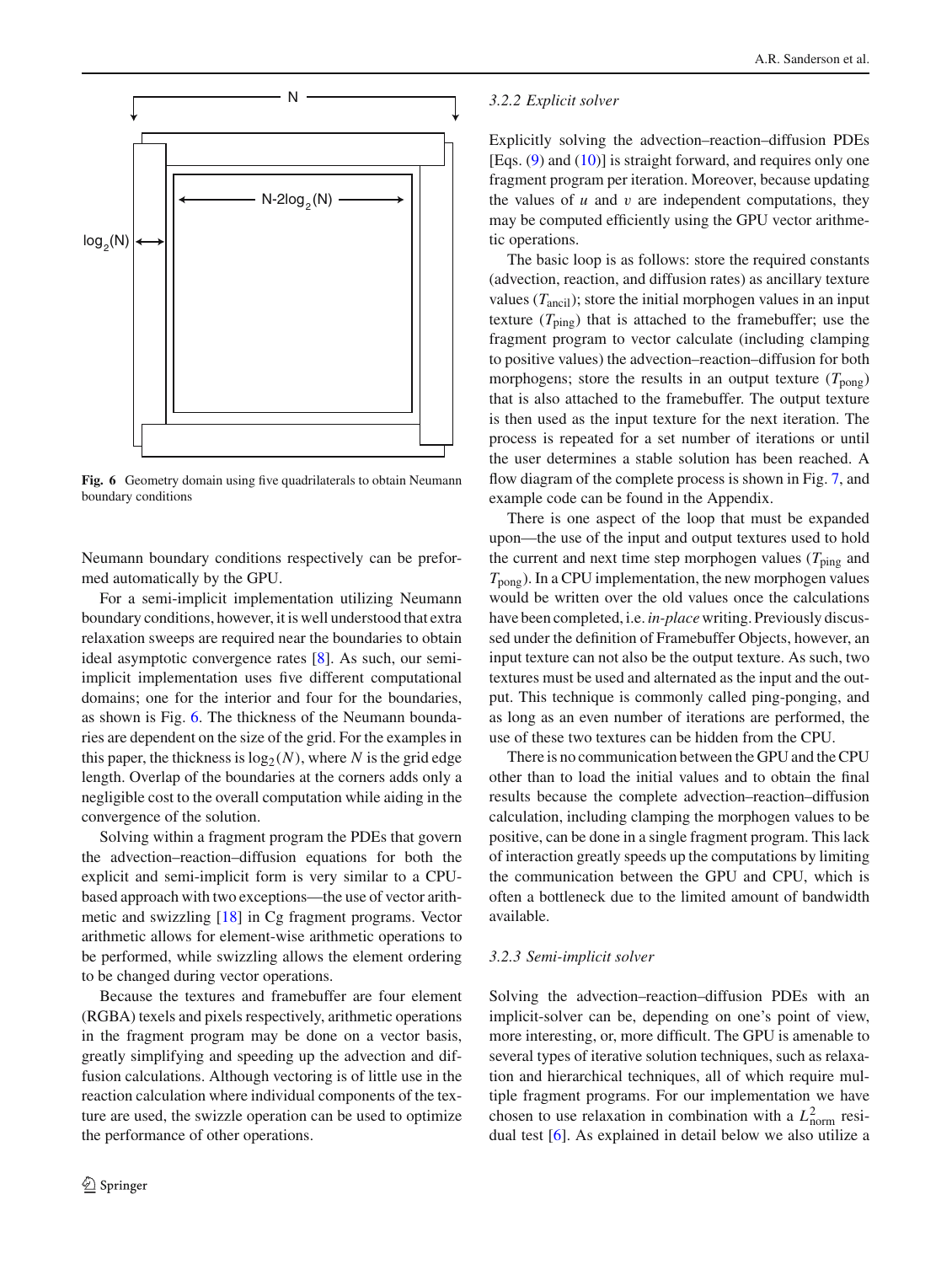

<span id="page-8-0"></span>**Fig. 7** Flow diagram showing the basic steps taken using an explicit solver on the GPU. The process flow is represented with *black arrows* while the inputs are shown in *gray*

 $L_{\text{norm}}^{\infty}$  test to limit the number of relaxation steps. Each of these tests require a fragment program for the computation, as well as one for a reduction operation, to obtain the result. All total, five steps are necessary using three fragment programs and two reduction operations per iteration. The three fragment programs are described in the following sections, with a succeeding section that summarizes the semi-implicit computation loop.

#### *Right hand side*

The first fragment program vector calculates the righthand-side of Eqs.  $(13)$  and  $(14)$ , storing the results in a texture  $(T_{\rm RHS})$  attached to the framebuffer.

# *Relaxation*

The second fragment program performs the relaxation to obtain a solution at the next time step. When performing relaxation, a Gauss-Seidel updating scheme is usually preferred as it will typically converge twice as fast as Jacobi schemes [\[14](#page-14-21)]. For a Gauss-Seidel scheme to be implemented efficiently in parallel, it is necessary to have a shared memory architecture. The GPU design, however, does not allow access to the next values until all fragments have been operated on. This limitation can partially be over come by using a red-black updating scheme, but requires conditional branches in the fragment program to process the red, then black, passes. This situation is further complicated on the GPU because it is not possible to write *in-place*, requiring a ping-pong technique to be integrated. These cumbersome restrictions do not apply to the parallel Jacobi scheme, where intermediate values are not required and an even number of relaxation steps can keep the texture ping-ponging hidden. Thus, the experiments presented in this paper use a Jacobi updating strategy.

Although a preset number of relaxation steps can be performed, it may be stopped early if the high frequency values are damped quickly and do not change significanly with subsequent relaxation. This is based on an  $L_{\text{norm}}^{\infty}$ . When testing for this on a CPU, a global variable would be set if one or more of the values have changed significantly after a relaxation step. The setting of a global variable is not possible with GPUs, requiring the test to be performed through a reduction operation.

To perform the test, an  $L_{\text{norm}}^{\infty}$  is calculated at each texel using the current and previous value, and the difference is then tested against a preset value to see if the value has changed significantly. This is done as a boolean operation in the fragment relaxation program and stored as one of each texel's four elements. Once a relaxation step is completed, the boolean results are sent to a reduction operation that uses a summation filter to obtain a count of the values that have changed significantly—if the count is non zero the relaxation step is repeated.

The overhead of performing the test after each relaxation step, though, out weighs the benefits of stopping the relaxation early. As such, we have empirically determined that performing the test after every fourth to sixth relaxation step provides a reasonable balance in performance. By not testing after each iteration we are relying upon the behavior of iterative relaxation schemes to quickly remove the high frequency error while taking many iterations to remove the low frequency error.

It should be noted that if the  $L_{\text{norm}}^{\infty}$  passes the residual test is still required insure that a satisfactory solution has been found.

#### *Residuals and clamping*

The third fragment program calculates the residuals that are used to insure that the relaxation solution, which is an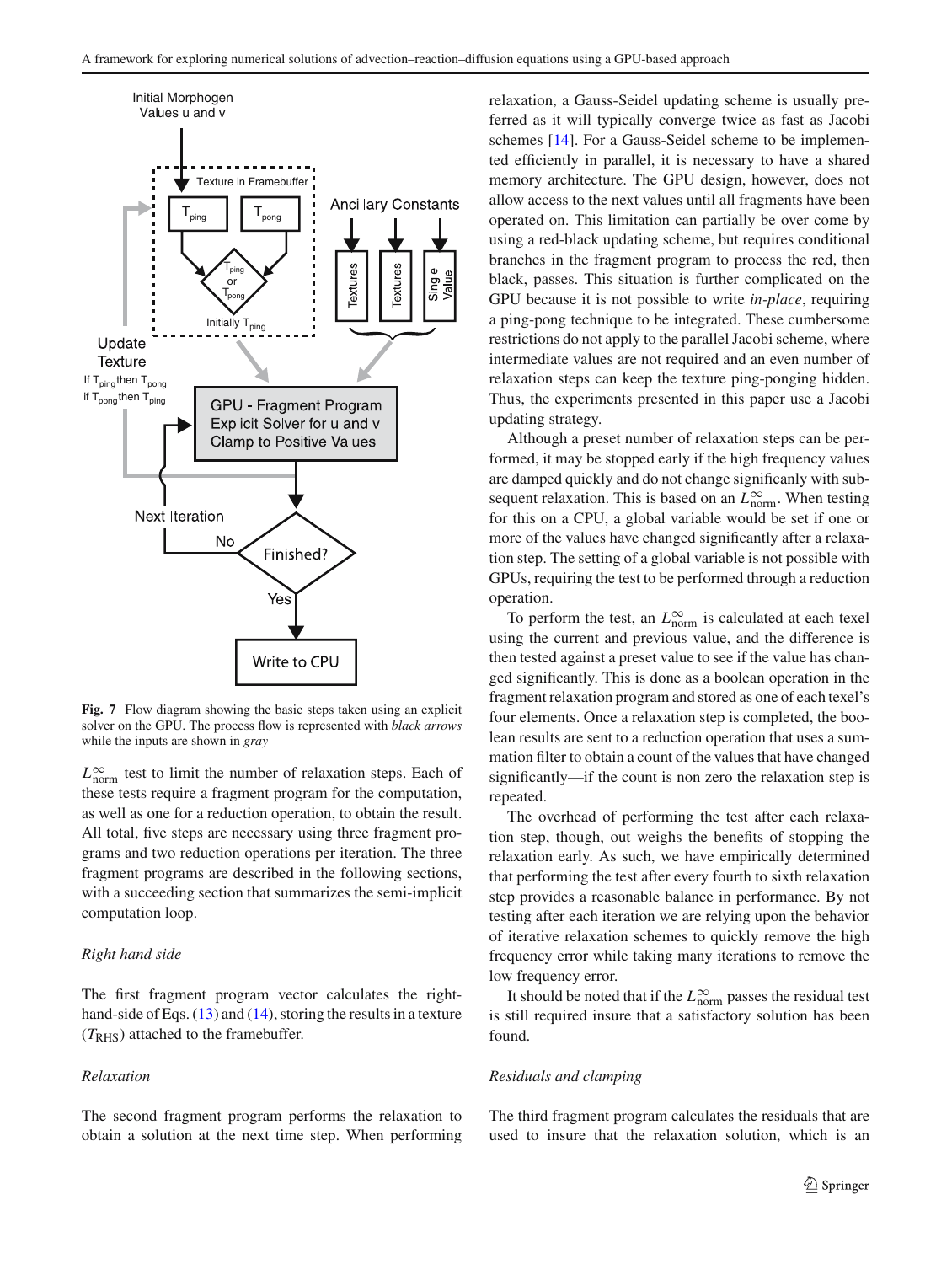approximation, is satisfactory. This test is a two step operation. For the first step, the square of the residual of Eqs. [\(13\)](#page-6-0) and [\(14\)](#page-6-0) is calculated and stored as one of each texel's four elements in a separate texture  $(T_{\text{resid}})$ . For the second step, the sum of squares of the difference is calculated using the reduction operation.

While the residual values are being calculated, the morphogen values are also clamped to positive values and stored as two of each texel's four elements in the residual texture (*T*resid). If the residual test is passed, these *pre-calculated* clamped values can be used in the next iteration. Otherwise, the unclamped values can be further relaxed and re-tested. Though this pre-calulation of the clamped values results in only a slight overall increase in efficiency  $\left($  <1%), it demonstrates the flexibility of using the GPU for general processing.

The entire process is repeated for a set number of iterations or until the user determines a stable solution has been reached.

#### *Complete loop*

With this general description, the semi-implicit loop is as follows: store the required constants (advection, reaction, and diffusion rates) as ancillary texture values  $(T_{\text{ancil}})$ ; store the initial morphogen values in an input texture  $(T_{\text{ping}})$  that is attached to the framebuffer; vector calculate the RHS for *u* and v, storing the results in a texture  $(T<sub>RHS</sub>)$  attached to the framebuffer object. Next, load the current morphogen  $(T_{\text{ping}})$ , RHS ( $T_{\rm RHS}$ ) and the required constants ( $T_{\rm ancil}$ ) textures; use the relaxation fragment program to vector calculate the next value of *u* and *v* and the  $L_{\text{norm}}^{\infty}$  for each; store the results in an output texture  $(T_{\text{pong}})$  that is also attached to the framebuffer. Check the  $L_{\text{norm}}^{\infty}$  after every sixth iteration using the reduction operation. After the relaxation is complete, calculate the residuals and clamped values storing the results in a texture (*T*resid) attached to the framebuffer object. Sum the residuals using a reduction operation. If the residual is too large the relaxation process is repeated until the residual is small enough or is no longer decreasing. If the residual test passes, use the clamped values and repeat the entire process for the next iteration. A flow diagram of the complete process is shown in Fig. [8.](#page-9-0)

There is one aspect of the process that deserves special attention. In order take advantage of the arithmetic vector processing on a GPU, our implementation requires that both  $u$  and  $v$  be operated on in a lock step manner. That is, if one requires further relaxation or has large residuals it is the same as if both failed. As a result, both morphogens will be processed with the same number of relaxation steps, which in some cases will result in an over relaxation. It is possible, however, to operate on each separately through the use of conditional branches, but the cost of doing so in fragment programs out weighs the cost of the over relaxation



<span id="page-9-0"></span>**Fig. 8** Flow diagram showing the basic steps taken using an implicit solver on the GPU. The process flow is represented with *black arrows* while the inputs are shown in *gray*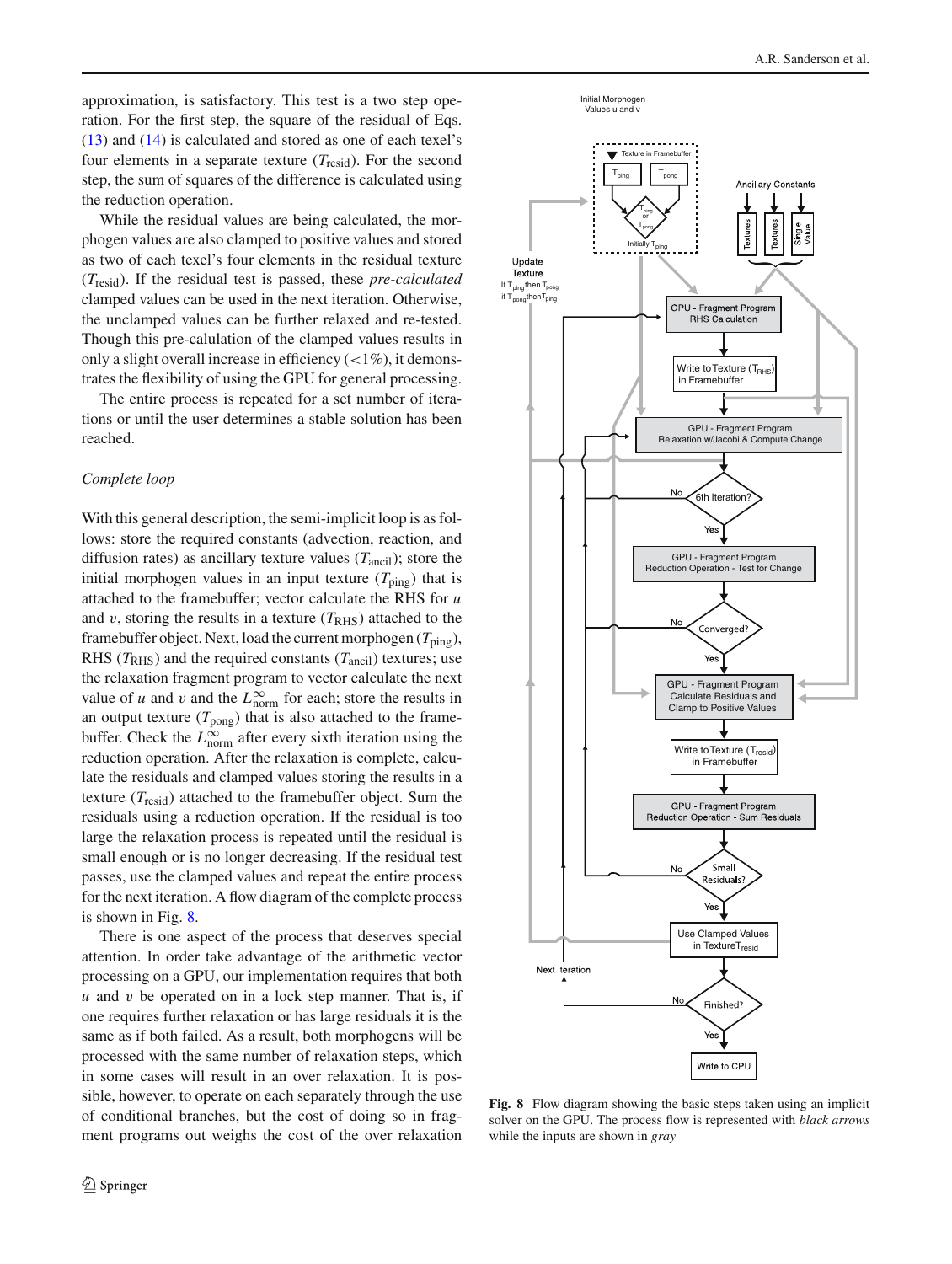computations. Conversely, a staggered approach which would be done on a CPU can be used. In this case, *u* and v are stored and operated on separately—in our experience this results in a 25% to 33% increase in computational time without any quantitative difference in the solution. As such, the results presented in this paper utilize the more efficient lock step approach for computing *u* and v.

The above point highlights that when mapping algorithms onto the GPU, implementing the CPU version exactly may not always be the most algorithmically efficient scheme. And for some algorithms, such as a Gauss-Seidel updating scheme, the inefficiencies may preclude its use on the GPU. These examples illustrate how the GPU architecture can often dictate the implementation.

# **4 Results and discussion**

We have used Turing's reaction-diffusion model, which in its simplest form produces a spot or stripe pattern as shown in Fig. [9,](#page-10-0) to verify and validate our implementations. The system has been implemented on both the CPU and GPU as explicit and semi-implicit (Crank–Nicholson) Euler solutions with periodic boundary conditions on an Intel Xeon P4 running at 3.4 GHz with 2 Gb of RAM and 2 Gb swap, and a NVIDIA GeForce 6800 Ultra graphics card with 256Mb of memory using version 1.0-8178 of the NVIDIA Linux display driver.

For both integration schemes we discretize the grid using a dimensionless unit spacing, which is the norm for reactiondiffusion models. In addition, the largest time step possible with respect to stability limitations was used for each scheme. The diffusion stability bounds the explicit scheme, whereas the reaction stability bounds the semi-implicit scheme.

To facilitate a fair comparison, both the CPU and GPU implementations have the exact same capability. Because the GPU is able to use at most 32-bit floating point precision the CPU version was also limited to machine single precision. We further note that memory organization can effect performance. As such, contiguous memory allocation, which is required for the textures, was used for CPU memory layout.

In order to compare the results it is necessary to ensure that the solutions obtained are the same in all cases, or at least reach a preset stopping criteria typically based upon a difference measure. Quantitatively comparing the solution results, however, is not possible for reaction-diffusion models because the equilibrium reached is dynamic; meaning that although a stable pattern forms, the system continues to change. This problem is further compounded by the differences in the implementation of the floating point standard between the CPU and GPU, which creates slightly different solutions. Thus, we use a criteria based strictly on the number of iterations, such that each solution has the same overall



**Fig. 9** A spot and stripe pattern formed using a Turing reaction– diffusion system

<span id="page-10-1"></span><span id="page-10-0"></span>**Table 1** Time, in seconds, for the four different PDE solutions of Turing's spot pattern, along with the relative speedup for a  $512 \times 512$ grid

| <b>CPU</b>        |                      | <b>GPU</b>                     |
|-------------------|----------------------|--------------------------------|
| 6,030s            |                      | 516s                           |
| $\downarrow$ 3.3x |                      | $\downarrow$ 1.4x              |
| 1,807 s           | $\xrightarrow{5.0x}$ | 362s                           |
|                   |                      | $\overset{11.7x}{\rightarrow}$ |

The solutions use a total integration step time of 25,000 s, with an explicit time step of 0.5 s for 50,000 iterations, and an implicit time step of 12.5 s for 2,000 iterations

integration time whether the technique used was explicit or implicit, or performed on a CPU or GPU—see Table [1](#page-10-1) for the integration times. In Fig. [10](#page-11-0) we show a comparison of the results for the four solution techniques that have each reached a dynamic equilibrium; each of the solutions are equivalent in the Lyapunov-sense. Furthermore, under very close examination is it difficult to visually discern the differences between the CPU and GPU solutions. We thus conclude that each of the solvers have reached an approximately equal solution.

Although the implementations and the compilers are optimized, the times we report are not the absolute best possible. This is because the framework was developed as an application to explore various advection–reaction–diffusion models rather than to specifically compute one model. We believe, however, that even if the computations were streamlined further, the relative speedups would not change significantly. As such, the results give a good indication of the power of using the GPU for general processing on a practical level.

Table [1](#page-10-1) shows the relative compute times for both the CPU and GPU implementations using a  $512 \times 512$  grid. For all cases the total integration time is the same—25, 000 s—with an explicit time step of 0.5 s for 50, 000 iterations, and an implicit time step of 12.5 s for 2, 000 iterations. The 0.5 and 12.5 s represent the largest possible time steps for maintaining stability requirements. In the case of the explicit solution, the time step is bound by the diffusion, whereas with the semi-implicit solution, the time step was bound by the reaction.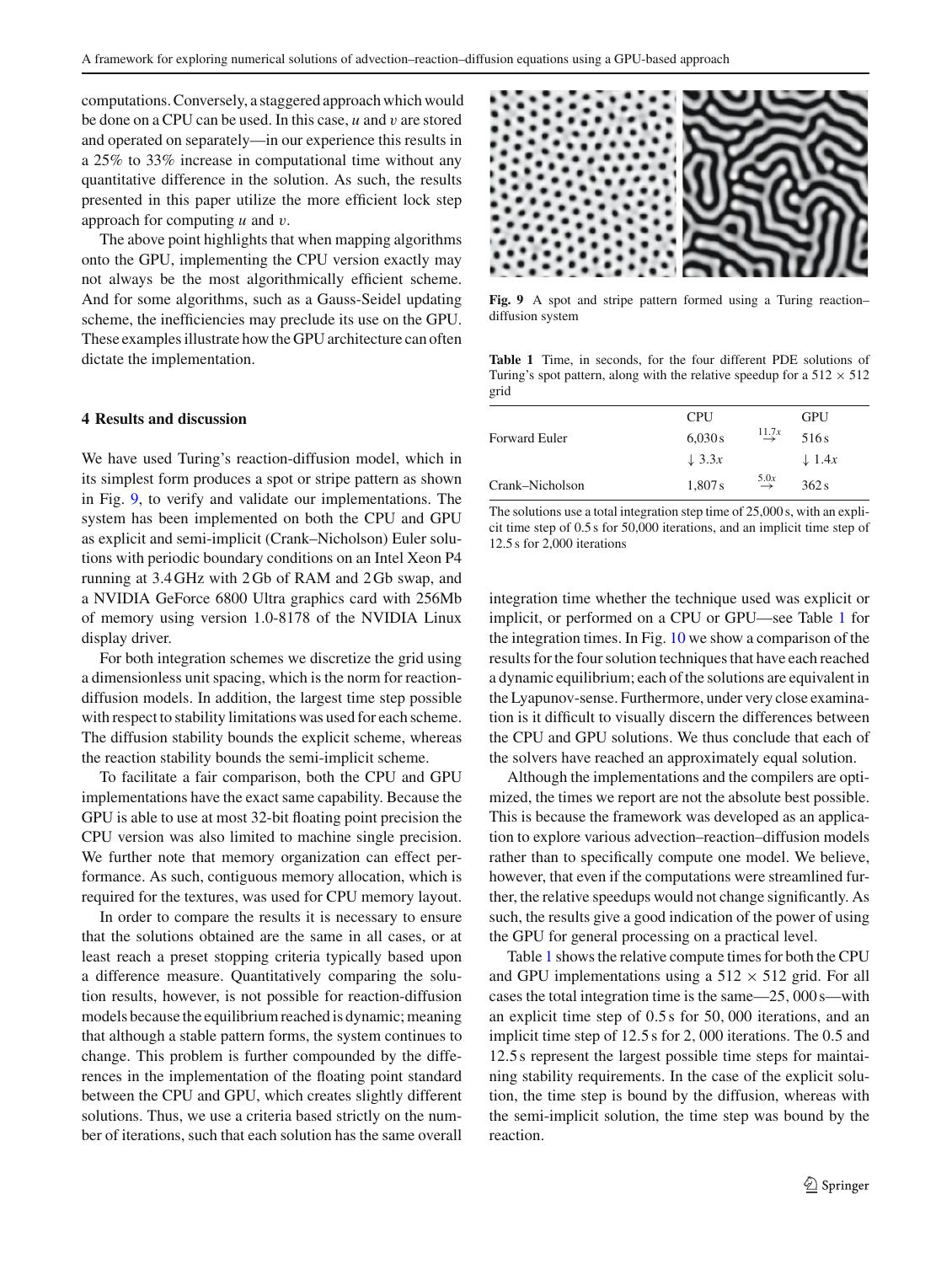

 $10<sup>5</sup>$ Ä 10<sup>4</sup> Time (seconds) Time (seconds)  $10<sup>3</sup>$  $10^2$ 101  $10<sup>3</sup>$  $10^2$ Grid Size

<span id="page-11-1"></span>**Fig. 11** Average time in seconds for square grid widths of 128, 256, 512, and 1, 024 for four different implementations: forward Euler CPU (*triangle*); Crank–Nicholson CPU (*asterisks*); forward Euler GPU (*square*); Crank–Nicholson GPU (*circle*)

<span id="page-11-0"></span>**Fig. 10** A comparison of the solution for Turing's basic spot pattern using (*left to right*, *top to bottom*): an explicit CPU technique; an explicit GPU techniques; a semi-implicit CPU technique; and a semi-implicit GPU technique. Qualitatively all of the solutions are approximately equal

As one would expect, the GPU implementations are faster than the CPU implementations, ranging from approximately 5.0–11.7 times faster for semi-implicit and explicit solutions, respectively. This is most evident when comparing the explicit implementations where, unlike the semi-implicit implementations, a single fragment program is used, resulting in less overhead and a greater overall speed up.

When comparing the CPU and GPU explicit and semiimplicit implementations, a greater speed up is realized on the CPU than the GPU, 3.3 versus 1.4, respectively. This difference is attributed to the overhead of using multiple fragment programs and a specialized reduction operation on the GPU. On the CPU there is no need for an explicit reduction operation because there is global scope and such calculations can be done as part of the relaxation and residual operations.

Finally, the speed of the GPU implementations makes it practical to visually study the affects of advection because of the near real time images obtained during the simulation. When visually studying the advection, it is preferable to use the explicit solution because more intermediate views are available for visualization, resulting in smoother motion. For example, when displaying the results after every 50th iteration for a  $256 \times 256$  grid using an explicit GPU implementation, 6.8 frames per second can be obtained. It is possible to get real time frame rates by displaying the results after every 10th iteration, which provides 22 frames per second. The overhead of this smoother visualization process, however, slows down the system by approximately 1/3 when compared to displaying the results after every 50th iteration.

Another important issue is scalability. GPUs, like other processors, have a limited amount of memory that can be accessed before explicit memory management must be used. Unlike CPUs where there is some flexibility on the amount of memory available, GPUs have only a fixed amount of memory. Thus, for optimal GPU performance it is necessary to work within these strict memory bounds. In Fig. [11](#page-11-1) we show the results of the computation time as a function of grid width for both the forward Euler and Crank–Nicholson implementations. The computation time is approximately quadratic with grid width, and large  $(1, 024^2)$  grids are accommodated without a loss in performance.

The next comparison is the ratio of the CPU and GPU solution times as a function of the grid width using both explicit and semi-implicit implementations. Shown in Fig. [12,](#page-12-0) it is readily apparent that there is a consistently greater speed up when using an explicit solution. Furthermore, the speed up ratio of the explicit solution increases with the grid width at a greater rate than the semi-implicit solution due to the increase in the number of relaxations required to smooth the fine detail in the semi-implicit solution over the larger grids. We expect that the use of hierarchical solutions, such as multi-grid, will cause the relative speed ups between the explicit and implicit solutions to remain approximately constant.

Finally, we compare the ratio of the explicit and semiimplicit times as a function of grid width using GPU and CPU implementations as shown in Fig. [13.](#page-12-1) The relative speed ups are similar across the grid width, with the CPU speed up being greater than the associated GPU speed up. This is again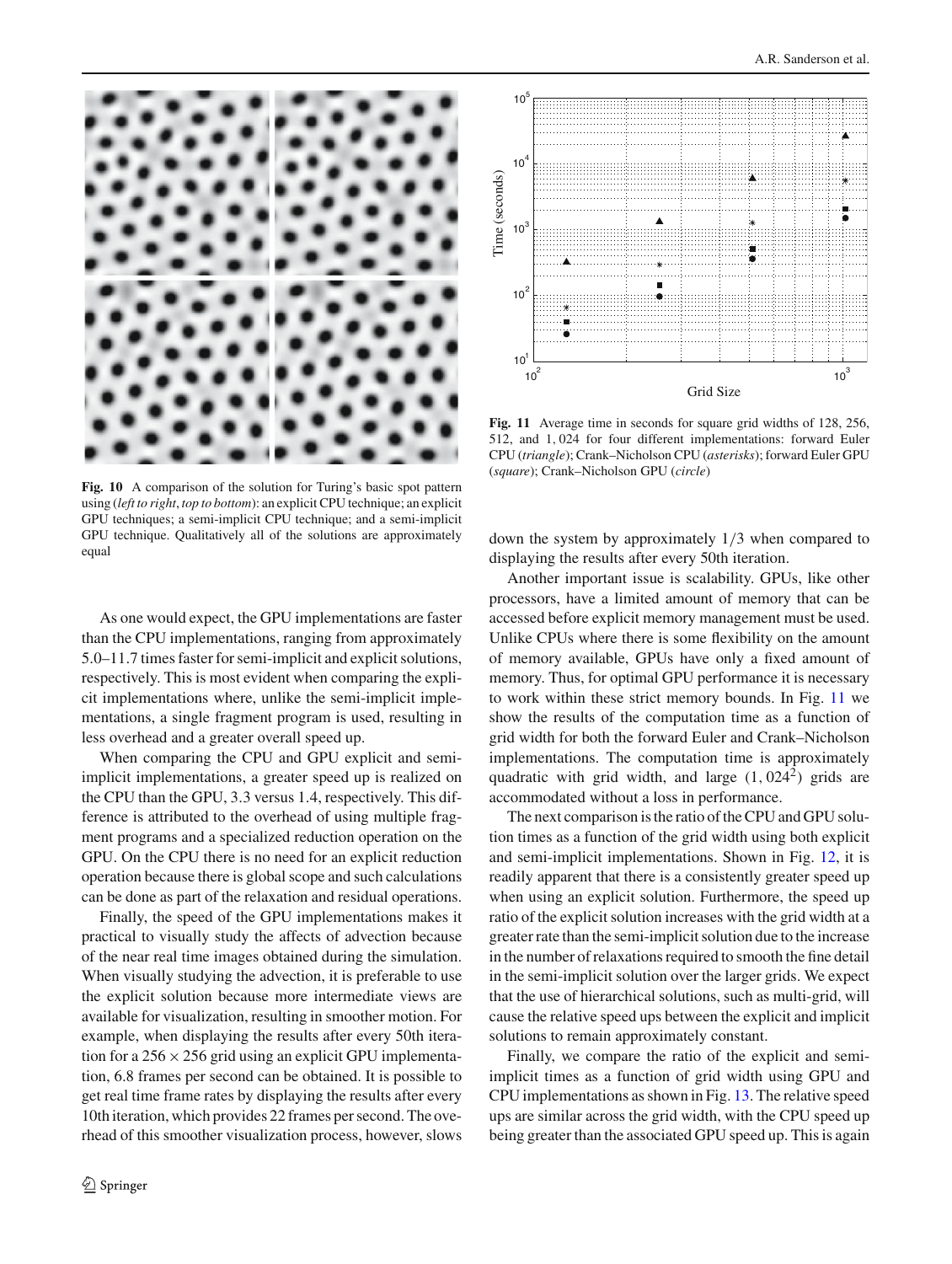

<span id="page-12-0"></span>**Fig. 12** Speed up ratios between CPU and GPU solutions for square grid widths of 128, 256, 512, and 1, 024 using an explicit (*square*) and an semi-implicit (*circle*) implementation



<span id="page-12-1"></span>**Fig. 13** Speed up ratios between explicit and semi-implicit implementations for square grid widths of 128, 256, 512, and 1,024 using a GPU (*square*) and a CPU (*circle*)

attributed to the need for multiple fragment programs and a separate reduction operation on the GPU when using semiimplicit implementations. In fact, this overhead is so great on the GPU for the semi-implicit solutions that much of the computational benefits are lost. This shows that not only must the problem space *fit* on the GPU, but the implementation must also *align* with the GPU architecture to achieve significant increases in the computation time.

In all of the experiments reported above we have observed similar trends when using Neumann boundary conditions. As such, we conclude that the type of boundary condition adds very little overhead to the overall implementation.

#### **5 Conclusions**

The use of GPUs for general purpose processing, though still in its infancy, has proven useful for solving the PDEs associated with advection–reaction–diffusion models. We show that both explicit and semi-implicit solutions are possible, and that good speed ups can be achieved, more so with explicit than semi-implicit solutions. Even with their associated programming overhead, GPU implementations have a similar structure to CPU implementations. Though global scope is not directly available with GPU-based implementations, it can be synthesized through other native GPU operations that mimic CPU style restriction operations. Implementations of these types of operations, however, may not be straight forward to researchers without graphics programming knowledge.

Perhaps the most surprising finding is that due to the overhead of multiple fragment programs, the speed-ups most often associated with semi-implicit relaxation schemes are lost when implemented on a GPU. Though faster than CPU based semi-implicit implementations, they are not significantly greater than GPU based explicit solution. As previously noted, this shows that not only must the problem space fit on the GPU, but the implementation must also align with the GPU architecture.

In the work presented here we use basic solvers with 2D finite differences. Finite differences, with its implied neighbor relationships, is straight forward to implement because of the one-to-one mapping to a texture, while the neighbor indexes can be readily pre-calculated. We take advantage of the use of additional texture coordinates to perform this calculation.

We are now left with the question: Is our implementation and associated results indicative of other problems and other solvers? To explore this question, we have begun to investigate a GPU volume solver with finite differences which, when compared to a similar CPU implementation also using an explicit solver, provides a 22−27 times increase in performance. This much larger increase in performance we believe is due the unique memory paging system on the GPU that is not native to, but could be implemented on, the CPU.

It would also be of interest to use a finite element approach that requires textures to store the neighbor indices. If a curved domain was used, additional textures would be needed to store the mapping for each element back to a unit element. Using additional textures is limited only by the number of textures that can be passed, and the available memory on the GPU.

Perhaps not as clear are the results of applying GPU techniques to other, more complicated solvers because of the overhead of using multiple fragment programs and their associated control structures. We envision that GPU implementations of techniques that require global results, such as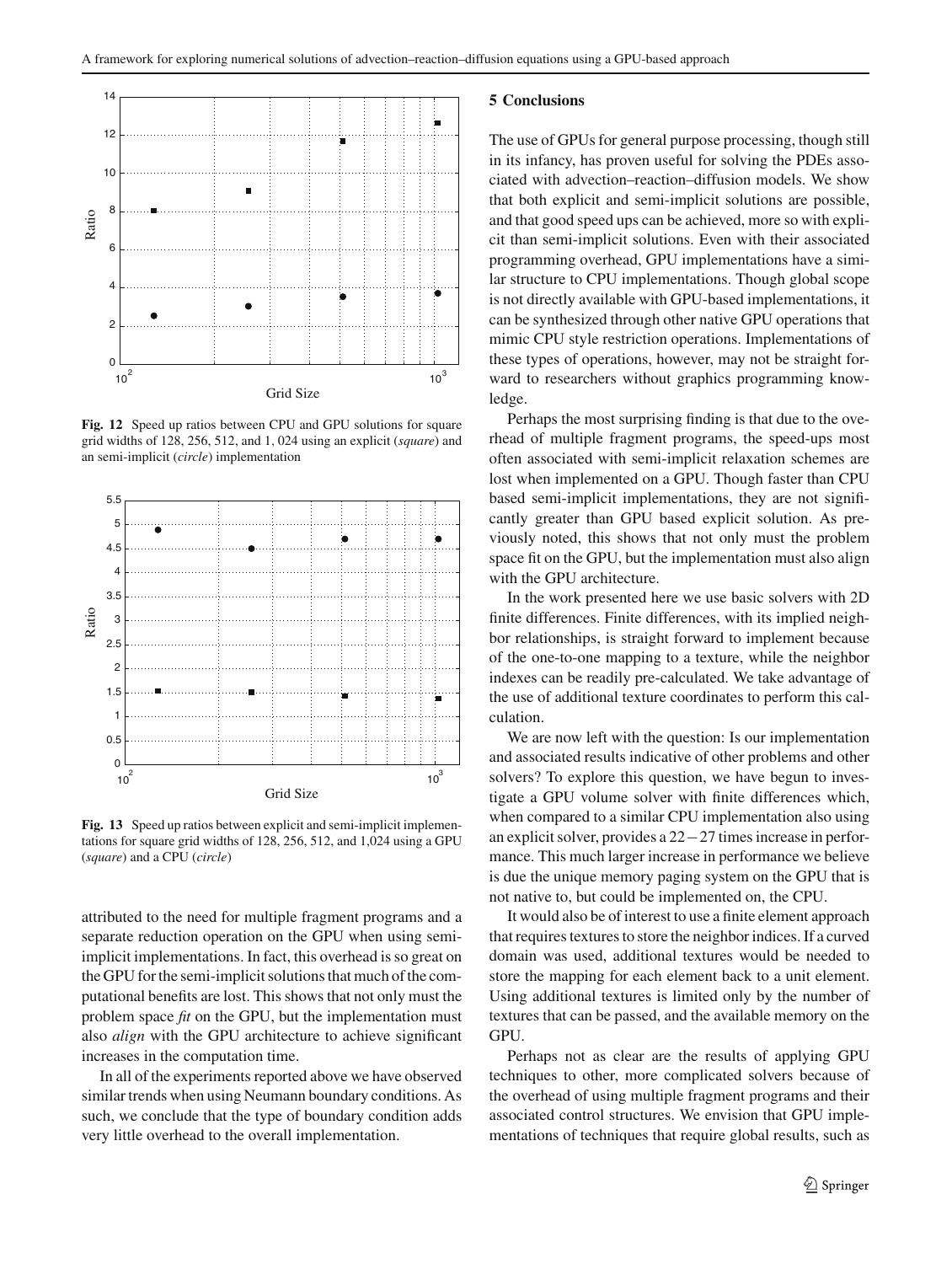an  $L_{\text{norm}}^2$  residual, will generate less speed up over techniques that would require an  $L^{\infty}_{\text{norm}}$  (which may be able to use the hardware occlusion queries in an asynchronous manner).

Of greater interest is applying this work to other science and engineering problems that can fit within the memory and precision limits of the GPU. While current GPU memory and precision are limited, we expect the continuing evolution of GPU technology (including multiple GPUs per machine and an accumulator that would provide global memory scope as well as the full developement of environments like NVIDIA's CUDA) to allow for the application of the techniques presented in this paper to larger computational applications.

Finally we must stress that the technology is changing rapidly. In the course of this research, the authors used three different graphics cards, six versions of the NVIDIA display drivers, three versions of the Cg compiler, and two different off-screen rendering protocols (Pixelbuffers and Framebuffer Objects). The affect of each change typically increased the speed of the GPU implementations, but not always. This is because the four GPU components presented in the paper are typically not updated in concert. As such, as one component is updated it may take time for the other components to also utilize the newer technology.

**Acknowledgments** This work was supported, in part, by the DOE Sci-DAC Program and from grants from NSF, NIH, and DOE. The authors wish to thank Martin Berzins and Oren Livne for their insightful discussions on PDEs, Lingfa Yang for his insights on reaction-diffusion systems, and the anonymous reviewers for their many useful suggestions.

#### **Appendix**

Pseudo code that demonstrates the C++ program that is used on the CPU for the explicit solver.

```
// Load the fragment program to be used on the GPU
cgGLBindProgram( _cg_Program );
// Enable the acillary texture
cgGLEnableTextureParameter( _cg_ConstsTex );
// Set the inputs to be the Ping Texture
cgGLSetTextureParameter( _cg_Inputs, _gl_PingTexID );
//Set the drawing (writing) to be the Pong Texture which is in FrambebufferObject1
glDrawBuffer( GL_COLOR_ATTACHMENT1_EXT );
// Do the drawing which invokes the fragment program
glCallList( _gl_dlAll );
```

```
// Repeat the last three steps but this time the Pong Texture is the input and
// the Ping Texture is the output.
cgGLSetTextureParameter( _cg_Inputs, _gl_PongTexID );
glDrawBuffer( GL_COLOR_ATTACHMENT0_EXT );
glCallList( _gl_dlAll );
```
A sample fragment program, implemented in Cg, that demonstrates the calculation of the reaction portion of the system on the GPU.

```
void main(float2 texCoord0:TEXCOORD0, // Upper left neighbor texture coordinate
float2 texCoord1 : TEXCOORD1, // Central neighbor texture coordinate
float2 texCoord2 : TEXCOORD2, // Lower right neighbor texture coordinate
uniform sampler2D inputs, // Input texture values
uniform sampler2D consts, // Constant texture values
out float4 oColor : COLOR) // Output value
{
```

```
// Get the current value from the input texture.
float4 c = f4tex2D( inputs, texCoord1 );
```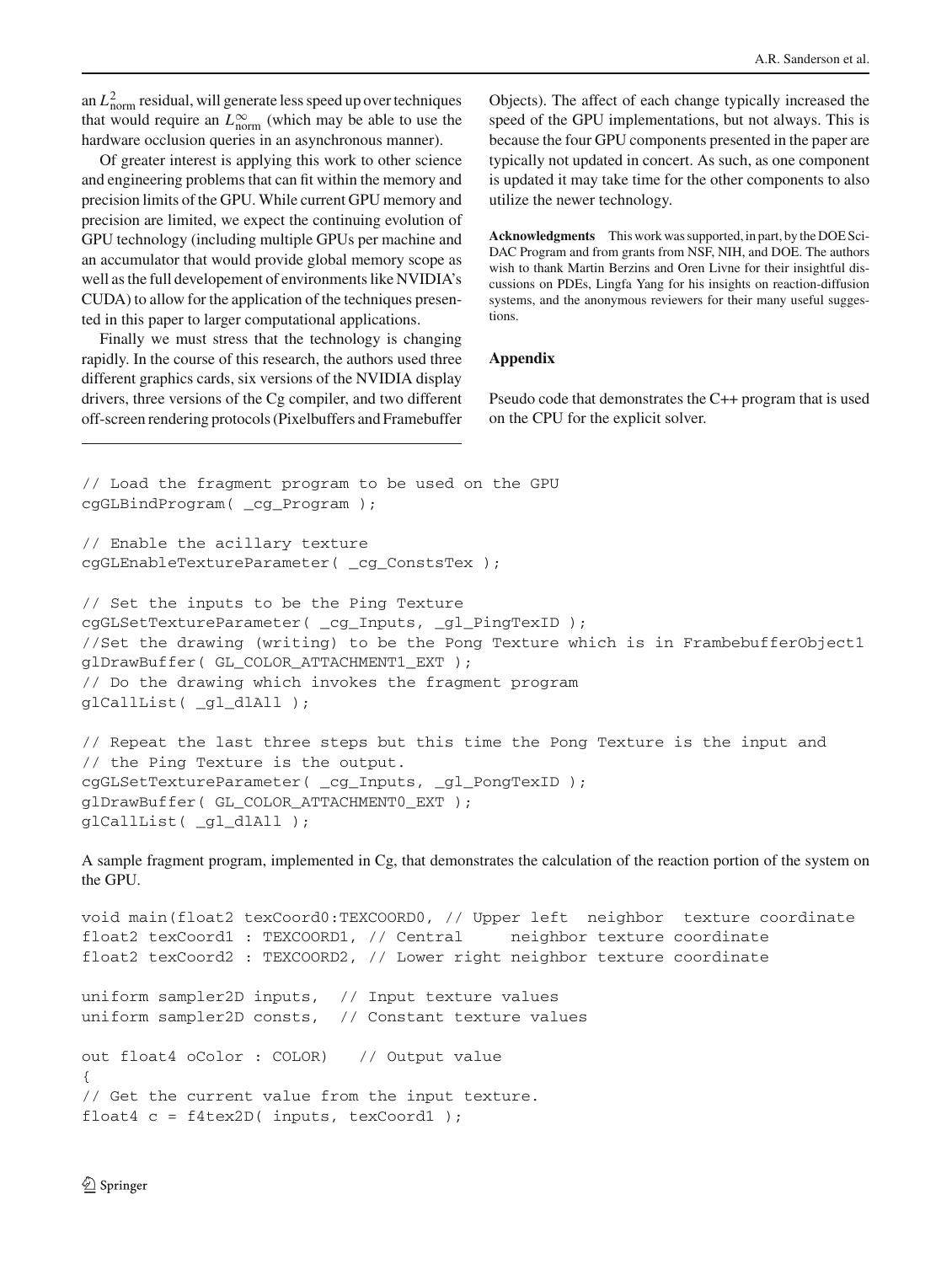```
// Set the output to the current value.
oColor = c;
// Get constant values for this cell.
float4 c values = f4tex2D( consts, texCoord1 );
// Calculate the "Reaction" portion using float4 vector operations
// along with swizzling (eg. c.rrbb * c.ggaa).
float4 nonlinear = c.rrbb * c.ggaa * float4(1.0, -1.0, 1.0, -1.0);
float4 linear = c * float4(-1.0, 0.0, -1.0, 0.0);
float4 konst = c_values.rgrg * float4(-1.0, 1.0, -1.0, 1.0);
// Add the reaction to the current value.
oColor += c values.a * (nonlinear + linear + konst);
// Clamp the values to be positive.
if ( oColor.r < 0.0f ) oColor.r = 0.0f;
if ( oColor.g < 0.0f ) oColor.g = 0.0f;
}
```
#### <span id="page-14-8"></span>**References**

- 1. Brook homepage. <http://graphics.stanford.edu/projects/brookgpu>
- <span id="page-14-7"></span>2. Microsoft high-level shading language. [http://msdn.microsoft.](http://msdn.microsoft.com/directx/) [com/directx/](http://msdn.microsoft.com/directx/)
- <span id="page-14-12"></span>3. Nvidia cuda homepage. [http://developer.nvidia.com/object/cuda.](http://developer.nvidia.com/object/cuda.html) [html](http://developer.nvidia.com/object/cuda.html)
- <span id="page-14-5"></span>4. Opengl shading language. [http://www.opengl.org/](http://www.opengl.org/documentation/oglsl.html) [documentation/oglsl.html](http://www.opengl.org/documentation/oglsl.html)
- <span id="page-14-11"></span>5. Shallows homepage. <http://shallows.sourceforge.net/>
- <span id="page-14-25"></span>6. Barrett, R., Berry, M., Chan, T., Demmel, J., Donato, J., Dongarra, J., Eijkhout, V., Pozo, R., Romine, C., Vorst, H.V.der. : Templates for the Solution of Linear Systems: Building Blocks for Iterative Methods. SIAM, Philadelphia (1994)
- <span id="page-14-18"></span>7. Bolz, J., Farmer, I., Grinspun, E., Schroder, P.: Sparse matrix solvers on the gpu: conjugate gradients and multigrid. ACM Trans. Graph. **22**(3), 917–924 (2003)
- <span id="page-14-23"></span>8. Brandt, A.: Algebraic multigrid theory: the symmetric case. Appl. Math. Comput. **19**(1–4), 23–56 (1986)
- <span id="page-14-1"></span>9. Epstein, I., Pojman, J.: An Introduction to Nonlinear Chemical Dynamics. Oxford University Press, New York (1998)
- <span id="page-14-6"></span>10. Fernando, R., Kilgard, M.: Cg: The Cg Tutorial. Addison Wesley, New York (2003)
- <span id="page-14-19"></span>11. Goodnight, N., Wollley, C., Lewin, G., Luebkw, D., Humphreys, G.: A mutligrid solver for boundary value problems using programable graphics hardware. In: Graphics Hardware 2003, pp. 1–11 (2003)
- <span id="page-14-0"></span>12. Gray, P., Scott, S.: Sustained oscillations and other exotic patterns of behaviour in isothermal reactions. J. Phys. Chem. **89**(1), 22– 32 (1985)
- <span id="page-14-15"></span>13. Harris, M., Coombe, G., Scheuermann, T., Lastra, A.: Physicallybased visual simulation on graphics hardware. In: Graphics Hardware 2002, pp. 1–10. ACM Press, New York (2002)
- <span id="page-14-21"></span>14. Karniadakis, G., Kirby, R.M.: Parallel Scientific Computing in C++ and MPI. Cambridge University Press, New York (2003)
- <span id="page-14-22"></span>15. Karniadakis, G., Sherwin, S.: Spectral/hp Element Methods for CFD. Oxford University Press, New York (1999)
- <span id="page-14-17"></span>16. Kruger, J., Westermann, R.: Linear algebra operatiors for GPU implementation of numerical algrothms. ACM Trans. Graph. **22**(3), 908–916 (2003)
- <span id="page-14-16"></span>17. Lefohn, A., Kniss, J., Hansen, C., Whitaker, R.: Interactive deformation and visualization of level set surfaces using graphics hardware. In: IEEE Visualization, pp. 75–82 (2003)
- <span id="page-14-24"></span>18. Mark, W.R., Glanville, R.S., Akeley, K., Kilgard, M.J.: Cg: a system for programming graphics hardware in a c-like language. ACM Trans. Graph. **22**(3), 896–907 (2003)
- <span id="page-14-4"></span>19. Mark Pharr, E.: GPU Gems 2C. Addison Wesley, New York (2005)
- <span id="page-14-10"></span>20. McCool, M., Toit, S.D.: Metaprogramming GPUs with Sh. A.K. Peters, Natick (2004)
- <span id="page-14-9"></span>21. McCormick, P.S., Inman, J., ahrems, J.P., Hansen, C., Roh, G.: Scout: a hardware-accelerated system for aunatiatively driven visulization and analysis. In: Visualization '04: proceedings of the conference on visualization '04, pp. 1171–1186. IEEE Computer Society, Washington (2004). doi[:10.1109/VIS.2004.25](http://dx.doi.org/10.1109/VIS.2004.25)
- <span id="page-14-20"></span>22. Owens, J.D., Luebke, D., Govindaraju, N., Harris, M., Krer, J., Lefohn, A.E., Purcell, T.J.: A survey of general-purpose computation on graphics hardware. In: Eurographics 2005, State of the Art Reports, pp. 21–51 (2005)
- <span id="page-14-3"></span>23. Sanderson, A.R., Johnson, C.R., Kirby, R.M.: Display of vector fields using a reaction–diffusion model. In: Visualization '04: Proceedings of the conference on Visualization '04, pp. 115–122. IEEE Computer Society, Washington (2004). doi[:10.1109/VIS.](http://dx.doi.org/10.1109/VIS.2004.25) [2004.25](http://dx.doi.org/10.1109/VIS.2004.25)
- <span id="page-14-2"></span>24. Sanderson, A.R., Johnson, C.R., Kirby, R.M., Yang, L.: Advanced reaction–diffusion models for texture synthesis. J. Graph. Tools **11**(3), 47–71 (2006)
- <span id="page-14-13"></span>25. Sandri, M.: Numerical calculation of lyapunov exponents. Math. J. **6**, 78–84 (1996)
- <span id="page-14-14"></span>26. Strzodka, R., Rumpf, M.: Nonlinear diffusion in graphics hardware. In: Proceedings of EG/IEEE TCVG Symposium on Visualization, pp. 75–84 (2001)